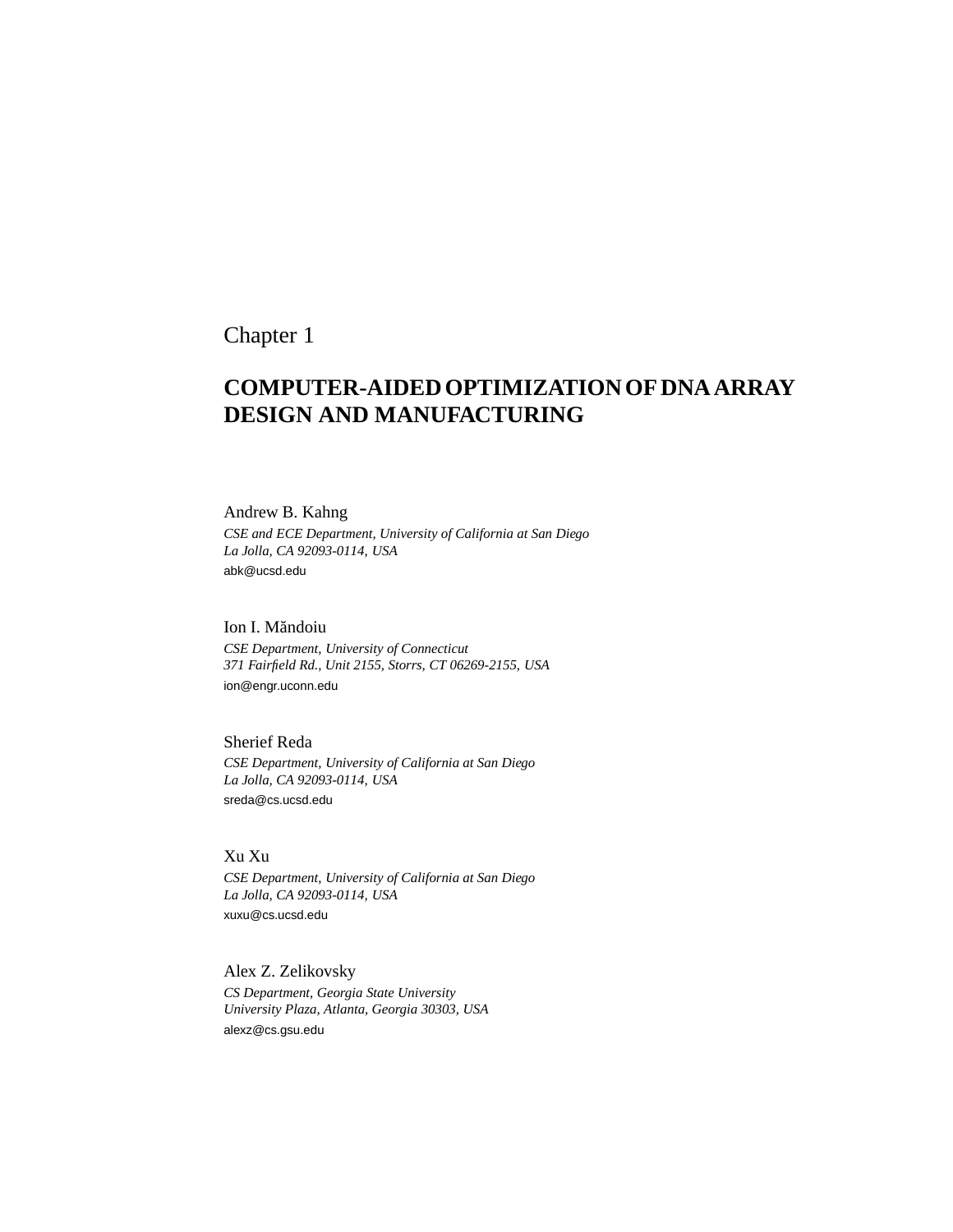**Abstract** *DNA probe arrays*, or *DNA chips*, have emerged as a core genomic technology that enables cost-effective gene expression monitoring, mutation detection, single nucleotide polymorphism analysis and other genomic analyses. DNA chips are manufactured through a highly scalable process, called *Very Large-Scale Immobilized Polymer Synthesis (VLSIPS)*, that combines photolithographic technologies adapted from the semiconductor industry with combinatorial chemistry. As the number and size of DNA array designs continues to grow, there is an imperative need for highly-scalable software tools with predictable solution quality to assist in the design and manufacturing process. In this chapter we review recent algorithmic and methodological advances forming the foundation for a new generation of DNA array design tools. A recurring motif behind these advances is exploiting the analogy between silicon chip design, pointing to the value of technology transfer between the 40-year old VLSI CAD field and the newer DNA array design field.

**Keywords:** DNA arrays, computer-aided design, design flow, border length minimization, probe placement, probe embedding, algorithms

## **1. Introduction**

DNA probe arrays – DNA arrays or DNA chips for short – have recently emerged as one of the core genome technologies. They provide a cost-effective method for obtaining fast and accurate results in a wide range of genomic analyses, including gene expression monitoring, mutation detection, and single nucleotide polymorphism analysis (see [45] for a survey). The number of applications is growing at an exponential rate [28], [55], already covering a diversity of fields ranging from health care to environmental sciences and law enforcement. The reasons for this rapid acceptance of DNA arrays are a unique combination of robust manufacturing, massive parallel measurement capabilities, and highly accurate and reproducible results.

Today, most DNA arrays are manufactured through a highly scalable process, referred to as *Very Large-Scale Immobilized Polymer Synthesis (VLSIPS)*, that combines photolithographic technologies adapted from the semiconductor industry with combinatorial chemistry [1], [2], [25]. Similar to Very Large Scale Integration (VLSI) circuit manufacturing, multiple copies of a DNA array are simultaneously synthesized on a *wafer*, typically made out of quartz. To initiate synthesis, linker molecules including a photo-labile protective group are attached to the wafer, forming a regular 2-dimensional pattern of synthesis sites. Probe synthesis then proceeds in successive steps, with one nucleotide (A, C, T, or G) being synthesized at a selected set of sites in each step. To select which sites will receive nucleotides, photolithographic *masks* are placed over the wafer. Exposure to light de-protects linker molecules at the non-masked sites. Once the desired sites have been activated in this way, a solution containing a single type of nucleotide (which bears its own photo-labile protection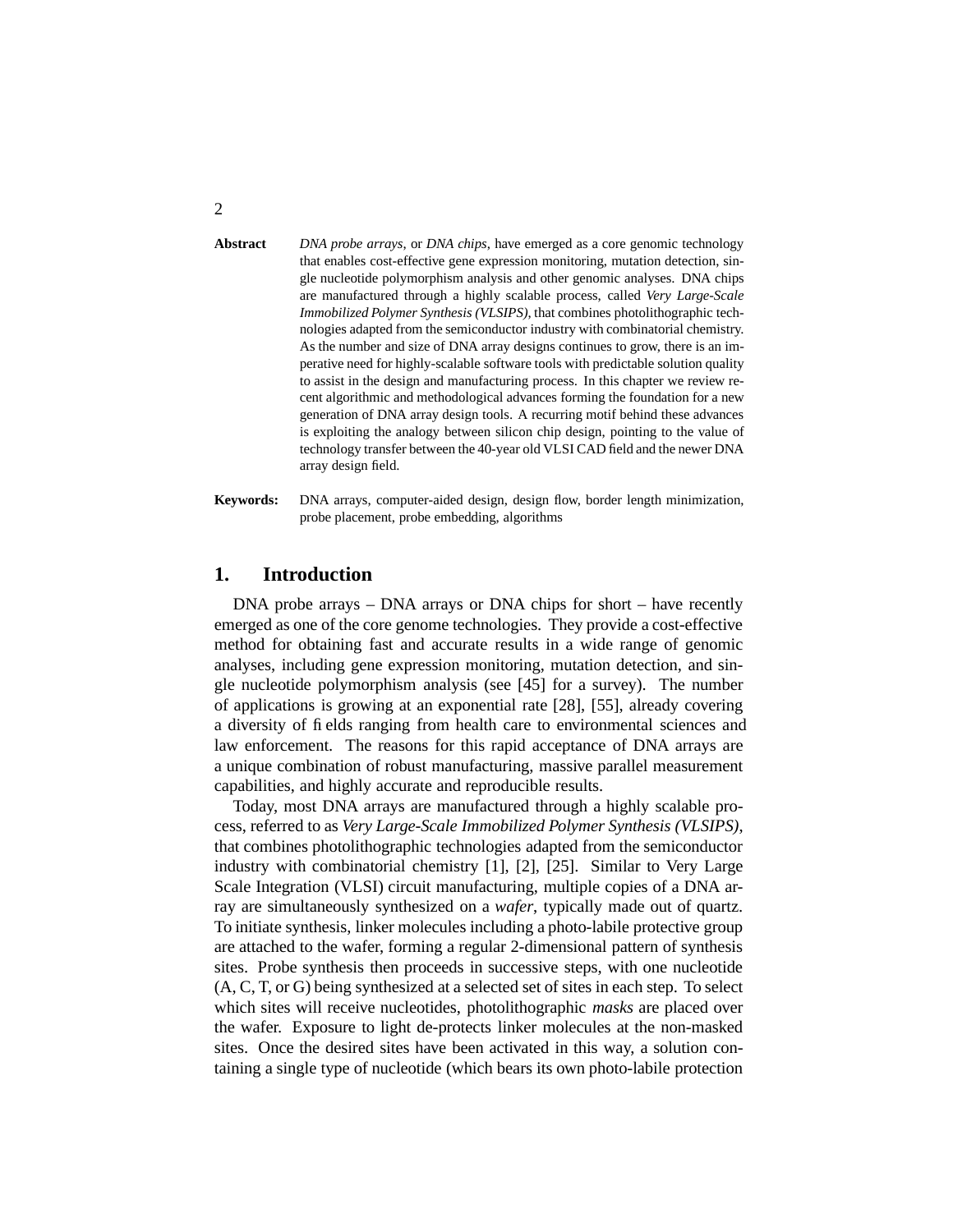group to prevent the probe from growing by more than one nucleotide) is flushed over the wafer's surface. Protected nucleotides attach to the unprotected linkers, initiating the probe synthesis process. In each subsequent step, a new mask is used to enable selective de-protection and single-nucleotide synthesis. This cycle is repeated until all probes have been fully synthesized.

As the number of DNA array designs is expected to ramp up in coming years with the ever-growing number of applications [28], [55], there is an urgent need for high-quality software tools to assist in the design and manufacturing process. The biggest challenges to rapid growth of DNA array technology are the drastic increase in design sizes with simultaneous decrease of array cell sizes – next-generation designs are envisioned to have hundreds of millions of cells of sub-micron size  $[2]$ ,  $[45]$  – and the increased complexity of the design process, which leads to unpredictability of design quality and design turnaround time.

In this chapter we review recent algorithmic and methodological advances addressing these challenges and already proved to yield significant solution quality and scalability improvements over existing methods. A recurring motif behind these advances is exploiting the analogy between silicon chip design and DNA chip design, pointing to the value of technology transfer between the 40-year old VLSI CAD field and the newer DNA array design field.

The organization of the chapter is as follows. In Section 2 we introduce the main steps of the DNA array design flow. In Section 3 we formalize the synchronous and asynchronous array design problems and establish lower bounds on the achievable border length. Algorithms for the two versions of the array design problem are presented in Sections 4 and 5, respectively. In Section 6, we give empirical results comparing the presented algorithms and review novel methodologies for characterizing heuristic suboptimality scaling. Finally, we discuss enhancements of DNA array design flow in Section 7 and conclude in Section 8.

## **2. DNA Array Design Steps**

In this section we introduce the main steps of a typical design flow for DNA arrays, noting the similarities to the VLSI design flow and briefly reviewing previous work. The application of this flow to the design of a DNA chip for studying gene expression in the Herpes B virus is described in [9]. In Section 7 we will revise this flow and show how it can be enhanced by adding flowawareness to each optimization step and introducing feedback loops between steps - techniques that have proved very effective in the VLSI design context [22], [51].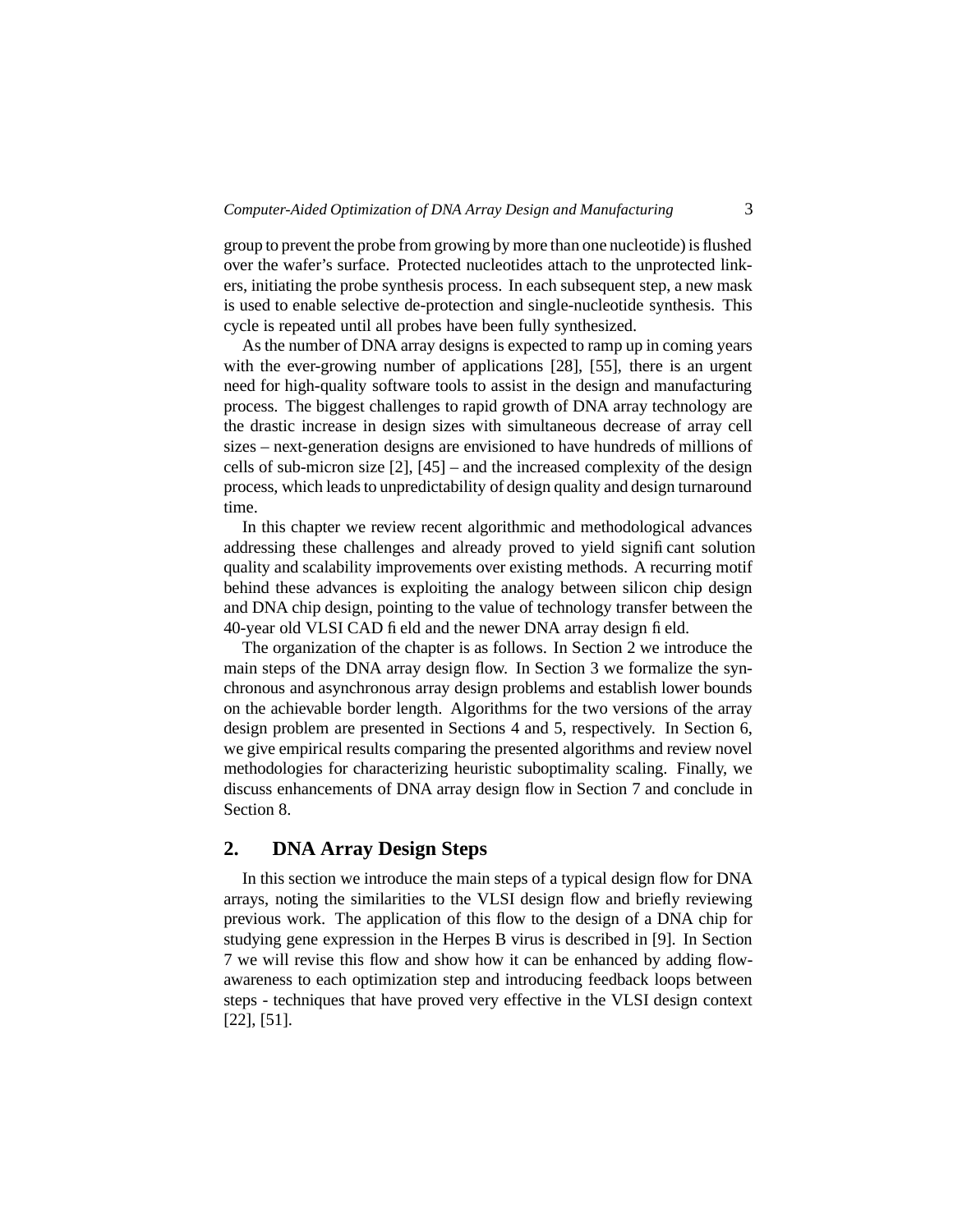## **Probe Selection**

Analogous to logic synthesis in VLSI design, the probe selection step is responsible for implementing the desired functionality of the DNA array. Although probe selection is application-dependent, several underlying selection criteria are common to all designs, regardless of the intended application [1], [2], [44], [8], [36], [47].

First, in order to meet array functionality, the selected probes must have low hybridization energy for their intended targets and high hybridization energy for all other target sequences. Hence, a standard way of selecting probes is to select a probe of minimum hybridization energy from the set of probes which maximizes the minimum number of mismatches with all other sequences [44]. Second, since selected probes must hybridize under similar operating conditions, they must have similar melting temperatures.<sup>1</sup> Finally, to simplify array design, probes are often constrained to be substrings of a predetermined nucleotide deposition sequence. Typically, there are multiple probe candidates satisfying these constraints.

## **Deposition Sequence Design**

The number of synthesis steps directly affects manufacturing time and the number of masks in the mask set, as well as the likelihood of manufacturing errors. Therefore, a basic optimization in DNA array design is to minimize the number of synthesis steps. In the simplest model, this optimization has been reformulated as the classical *shortest common supersequence* (SCS) problem [42], [53]: Given a fi nite alphabet  $\Sigma$  (for DNA arrays  $\Sigma = \{A, C, T, G\}$ ) and a set  $P = \{p_1, ..., p_t\} \subseteq \Sigma^n$  of probes, find a minimum-length string  $s_{opt} \in \Sigma^*$ such that every string of  $P$  is a subsequence of  $s_{opt}$ . (A string  $p_i$  is a subsequence of  $s_{opt}$  if  $s_{opt}$  can be obtained from  $p_i$  by inserting zero or more symbols from Σ.) The SCS problem has been studied for over two decades from the point of view of computational complexity, probabilistic and worst-case analysis, approximation algorithms and heuristics, experimental studies, etc. (see, e.g., [10], [12], [13], [20], [26], [27], [35], [48]).

The general SCS problem is NP-hard, and cannot be approximated within a constant factor in polynomial time unless  $P = NP$  [35]. On the other hand, a |Σ|-approximation is produced by using the *trivial periodic supersequence*  $s=(x_1x_2\ldots x_{|\Sigma|})^n$ , where  $\Sigma=\{x_1,x_2,\ldots,x_{|\Sigma|}\}$  Better results are produced in practice by a simple greedy algorithm usually referred to as the "majority merge" algorithm [26], or variations of it that add randomization, lookahead, bidirectionality, etc. (see, e.g., [42]). Some DNA array design methodologies

<sup>&</sup>lt;sup>1</sup>At the melting temperature, two complementary strands of DNA are as likely to be bound to each other as they are to be separated. A practical method for estimating the melting temperature is suggested in [36].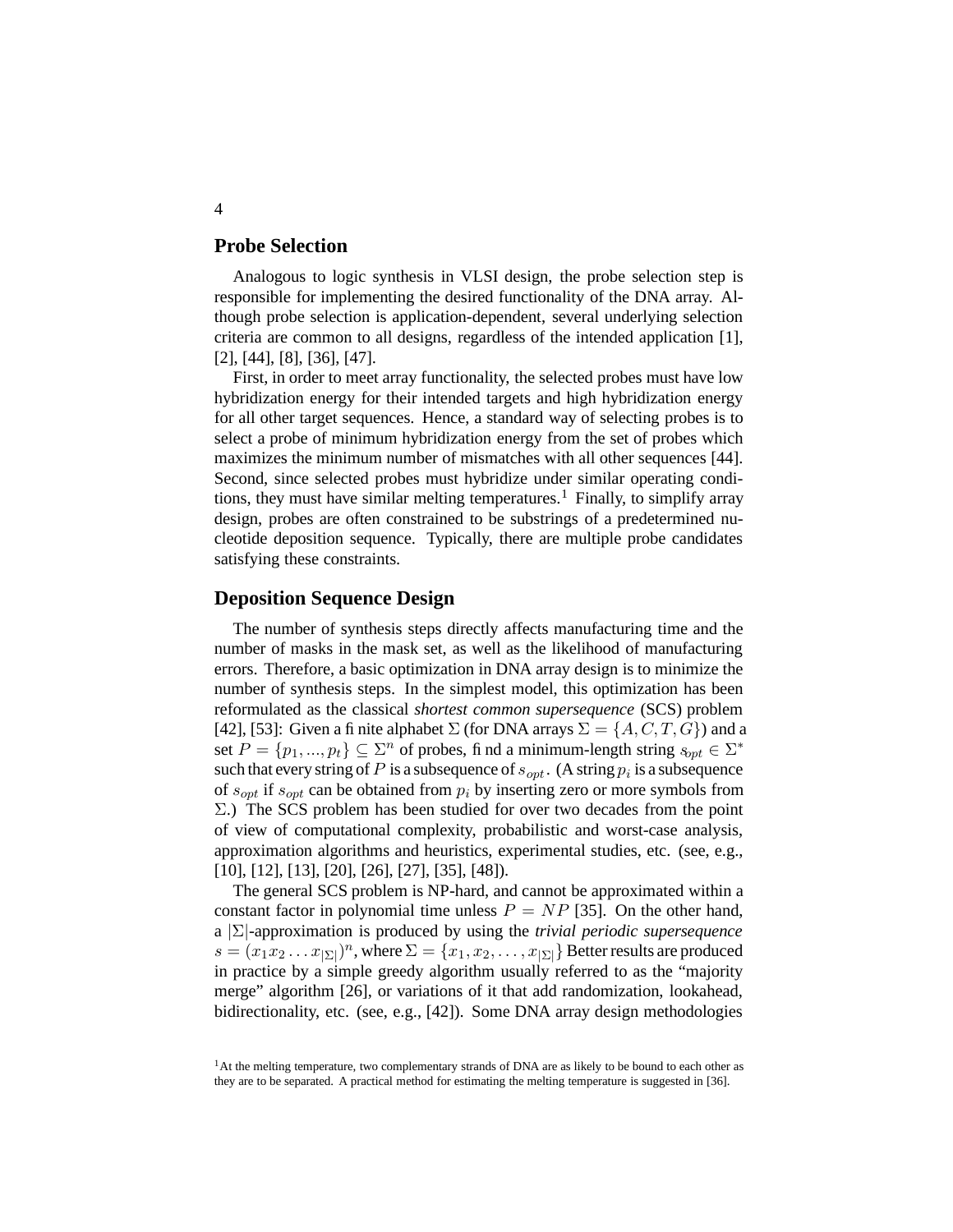bypass the deposition design step and use a predefined periodic deposition sequence such as  $ACTGACTG...$  (see, e.g., [42], [53]).

### **Design of Control and Test Structures**

DNA array manufacturing defects can be classified as *non-catastrophic*, i.e., defects that affect the reliability of hybridization results, but do not compromise chip functionality when maintained within reasonable limits, and *catastrophic*, i.e., defects that render the chip unusable. Non-catastrophic defects are caused by systematic error sources in the VLSIPS manufacturing process, such as unintended illumination due to diffraction, internal reflection, and scattering. Their likelihood can be reduced during the physical design stage, as detailed in next section.

Catastrophic manufacturing defects affect a large fraction of the probes on the chip, and can be caused caused by missing, out-of-order, or incomplete synthesis steps, wrong or misaligned masks, etc. These defects can be detected by incorporating on the chip test structures similar to built-in self-test (BIST) structures in VLSI design. A common approach is to synthesize a small set of test probes (sometimes referred to as *fidelity probes* [33]) on the chip and add their fluorescently labeled complements to the genomic sample that is hybridized to the chip. Multiple copies of each fidelity probe are deliberately manufactured at different locations on the chip using different sequences of synthesis steps. Lack of hybridization at some of the locations where fidelity probes are synthesized can be used not only to detect catastrophic manufacturing defects, but also to identify the erroneous manufacturing steps. Further results on test structure design for DNA chips include those in [7], [17], [49].

## **Physical Design**

Physical design for DNA arrays is equivalent to the physical design phase in VLSI design. It consists of two steps: *probe placement*, which is responsible for mapping selected probes onto locations on the chip, and *probe embedding*, which embeds each probe into the deposition sequence (i.e., determines synthesis steps for all nucleotides in the probe). The result of probe placement and embedding is the complete description of the reticles used to manufacture the array.

Under ideal manufacturing conditions, the functionality of a DNA array should not be affected by the placement of the probes on the chip or by the probe synthesis schedule. In practice, the manufacturing process is prone to synthesis errors that are highly sensitive to the actual probe placement and synthesis schedule. There are several types of synthesis errors that take place during array manufacturing. First, a probe may not loose its protective group when exposed to light, or the protective group may be lost but the nucleotide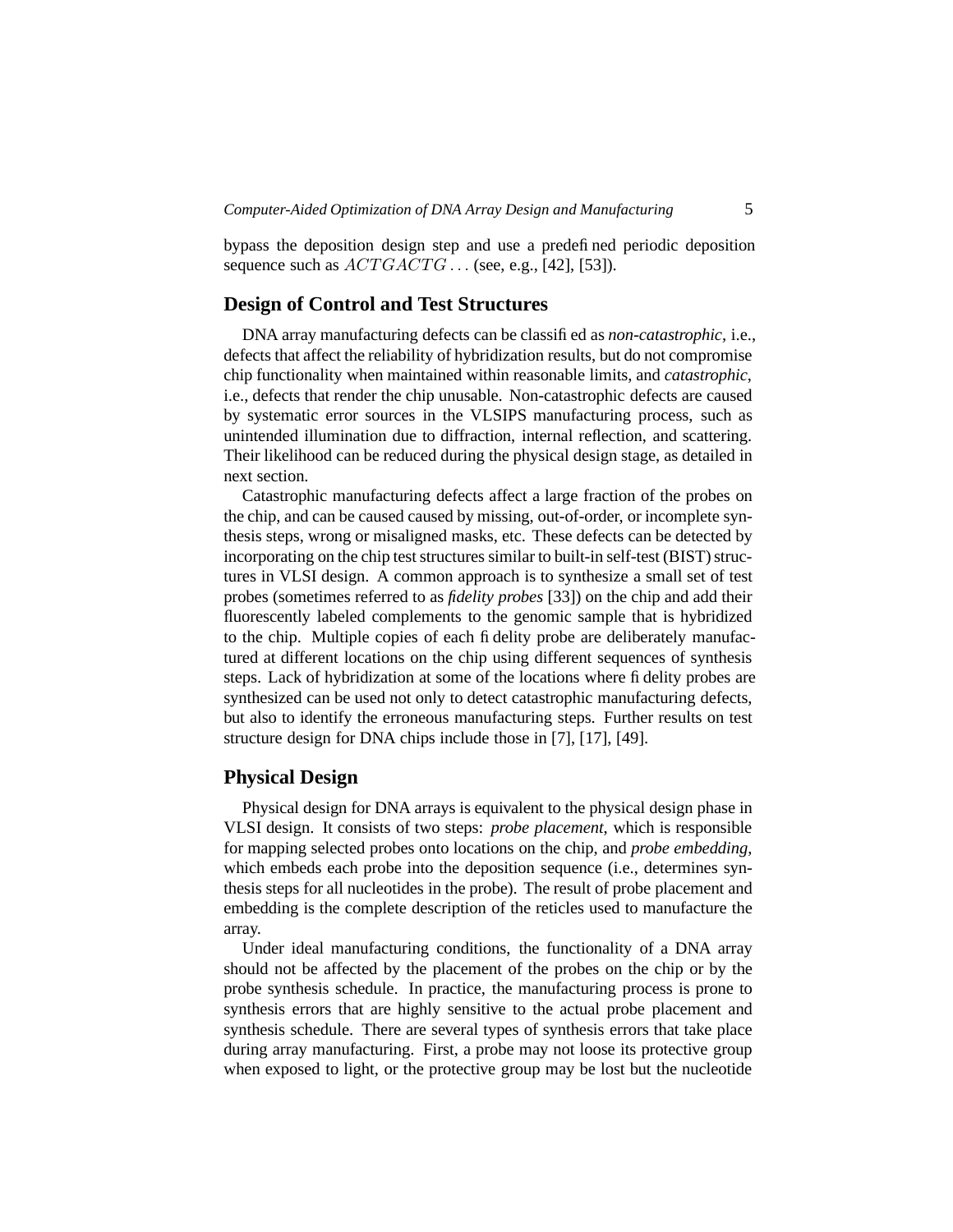to be synthesized may not attach to the probe. Second, due to diffraction, internal reflection, and scattering, unintended illumination may occur at sites that are geometrically close to intentionally exposed regions. The first type of manufacturing errors can be effectively controlled by carefully choosing manufacturing process parameters, e.g., by properly controlling exposure times and by inserting correction steps that irrevocably end synthesis of all probes that are unprotected at the end of a synthesis step [1]. Errors of the second type result in synthesis of unforeseen sequences in masked sites and can compromise interpretation of hybridization intensities. To reduce such uncertainty, one can exploit the freedom available in assigning probes to array sites during placement and in choosing among multiple probe embeddings, when available. The objective of probe placement and embedding algorithms is therefore to minimize the sum of border lengths in all masks, which directly corresponds to the magnitude of the unintended illumination effects. Reducing these effects improves the signal to noise ratio in image analysis after hybridization, and thus permits smaller array sites or more probes per array [34].<sup>2</sup>

Let  $S = e_1e_2 \dots e_K$  denote the nucleotide deposition sequence, i.e.,  $e_i \in$  $\{A, C, T, G\}$  denotes the nucleotide synthesized in the *i*th synthesis step. Clearly, every probe in the array must be a subsequence of S. When a probe corresponds to multiple subsequences of S, one such subsequence (embedding of the probe into  $S$ ) must be chosen as the schedule for synthesizing the probe. Clearly, the geometry of the masks is uniquely determined by the placement of the probes on the array and the synthesis schedule used for each probe.

More formally, the border minimization problem is equivalent to finding a *three-dimensional placement* of the probes [37, 41]: two dimensions represent the site array, and the third dimension represents the nucleotide deposition sequence  $S$  (see Figure 1.1). Each layer in the third dimension corresponds to a mask that induces deposition of a particular nucleotide  $(A, C, G, \text{or } T)$ ; while columns correspond to embedded probes. The border length of a given mask is computed as the number of *conflicts*, i.e., pairs of adjacent transparent and masked sites in the mask. Given two adjacent embedded probes  $p$  and  $p'$ , the *conflict distance*  $d(p, p')$  is the number of conflicts between the corresponding columns. The total border length of a three-dimensional placement is the sum of conflict distances between adjacent probes, and the *border minimization problem (BMP)* seeks to minimize this quantity.

We distinguish two types of DNA array synthesis. In *synchronous* synthesis, the  $i^{th}$  period (*ACGT*) of the periodic nucleotide deposition sequence S synthesizes a single nucleotide (the  $i^{th}$ ) in each probe. This corresponds to a unique (and trivially computed) embedding of each probe  $p$  in the sequence  $S$ ;

<sup>2</sup>Unfortunately, the lack of publicly available information about DNA array manufacturing yield makes it impossible to assign a concrete economic value to decreases in total border length.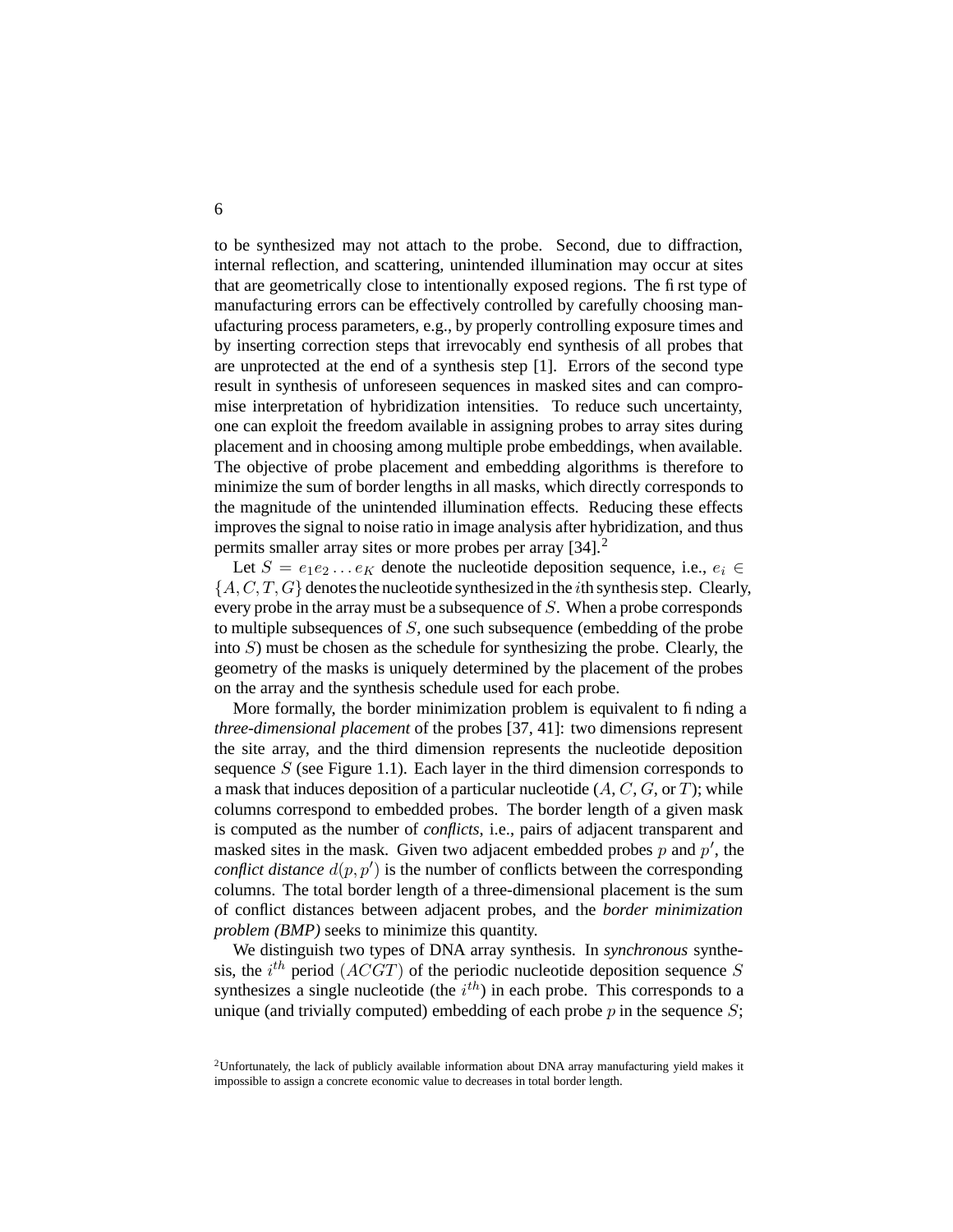

*Figure 1.1.* (a) Two-dimensional probe placement. (b) Three masks corresponding to nucleotide deposition sequence  $S = (ACT)$ . Masked sites are shaded, and borders between transparent and masked sites are thickened.



*Figure 1.2.* (a) Periodic nucleotide deposition sequence S. (b) Synchronous embedding of probe  $CTG$  into  $S$ ; the shaded sites denote the masked sites in the corresponding masks. (c-d) Two different asynchronous embeddings of the same probe.

see Figure 1.2(a-b). On the other hand, *asynchronous* array synthesis permits arbitrary embeddings, as shown in Figure 1.2(c-d).

The border minimization problem was first considered for *uniform arrays* (i.e., arrays containing all possible probes of a given length) by Feldman and Pevzner [23], who proposed an optimal solution based on 2-dimensional Gray codes. Hannenhalli et al. [29] gave heuristics for the special case of synchronous synthesis. In this case the border-length contribution from two probes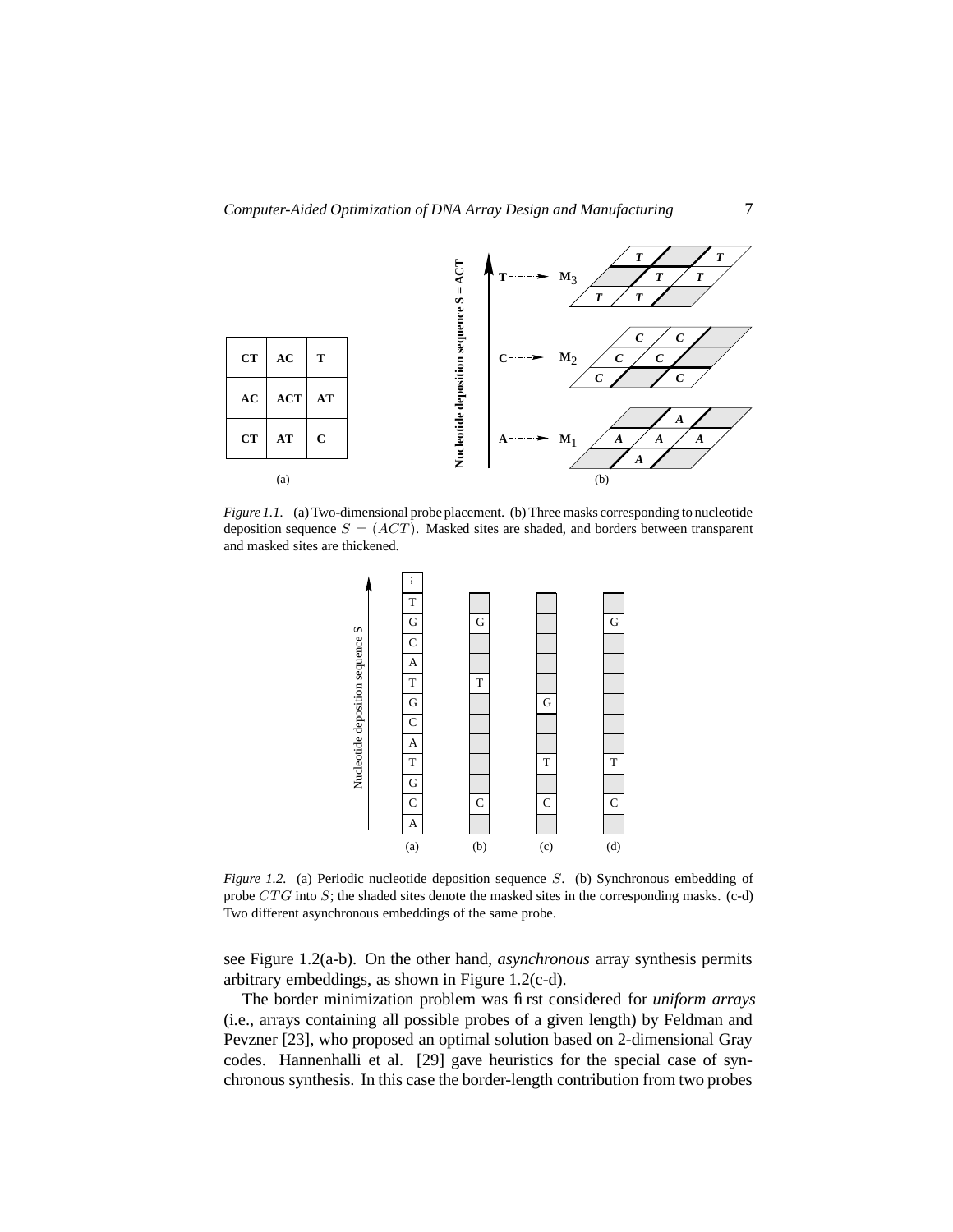p and  $p'$  placed next to each other (in the synchronous synthesis regime) is twice the Hamming distance between them, i.e., twice the number positions in which they differ. Hence, BMP reduces to finding a two-dimensional placement of the probes that minimizes the sum of Hamming distances between adjacent probes. The method of [29] isto order the probes in a traveling salesman problem (TSP) tour that heuristically minimizes the total Hamming distance between neighboring probes. The tour is then *threaded* into the two-dimensional array of sites, using a technique similar to one previously used in VLSI design [43]. For the same synchronous context, improved probe placement algorithms were proposed in [37, 38, 40, 41]. These algorithms, drawing on techniques borrowed from the VLSI circuit placement literature, such as epitaxial growth, recursive partitioning, or window-based local re-optimization, are discussed in detail in Section 4.

The general border minimization problem, which allows *asynchronous* probe embeddings, wasintroduced by Kahng et al. [37], who proposed a dynamic programming algorithm that embeds a given probe optimally with respect to fixed embeddings of the probe's neighbors, and used it to decrease border length by iteratively re-embedding array probes after placing them using a synchronous placement algorithm. Asynchronous probe placement and embedding algorithms in [37] and subsequent improvements in [38, 41] are discussed in Section 4.

### **3. Array Design Problem Formulations and Lower Bounds**

Following [37, 41], in this section we give graph-theoretical formulations and theoretical lower bounds for the synchronous and asynchronous variants of BMP.

Let  $G_1(V_1, E_1, w_1)$  and  $G_2(V_2, E_2, w_2)$  be two edge-weighted graphs with weight functions  $w_1$  and  $w_2$ . (In the following, any edge not explicitly defined is assumed to be present in the graph with weight zero.) A bijective function  $\phi: V_2 \to V_1$  is called a *placement* of  $G_2$  on  $G_1$ . The cost of the placement is defined as

$$
cost(\phi) = \sum_{x,y \in V_2} w_2(x,y)w_1(\phi(x), \phi(y)).
$$

The *optimal placement problem* is to find a minimum cost placement of  $G_2$  on  $G_1$ .

The border minimization problem for synchronous array design can be cast as an optimal placement problem. In this case we let  $G_2$  be a *two-dimensional grid graph* corresponding to the arrangement of sites in the DNA array, i.e.,  $V(G_2)$  has  $N \times N$  vertices corresponding to array sites, and  $E(G_2)$  has edge weights of 1 for every vertex pair corresponding to adjacent sites, and edge weights of 0 otherwise. Also, let H be the *Hamming graph* defined by the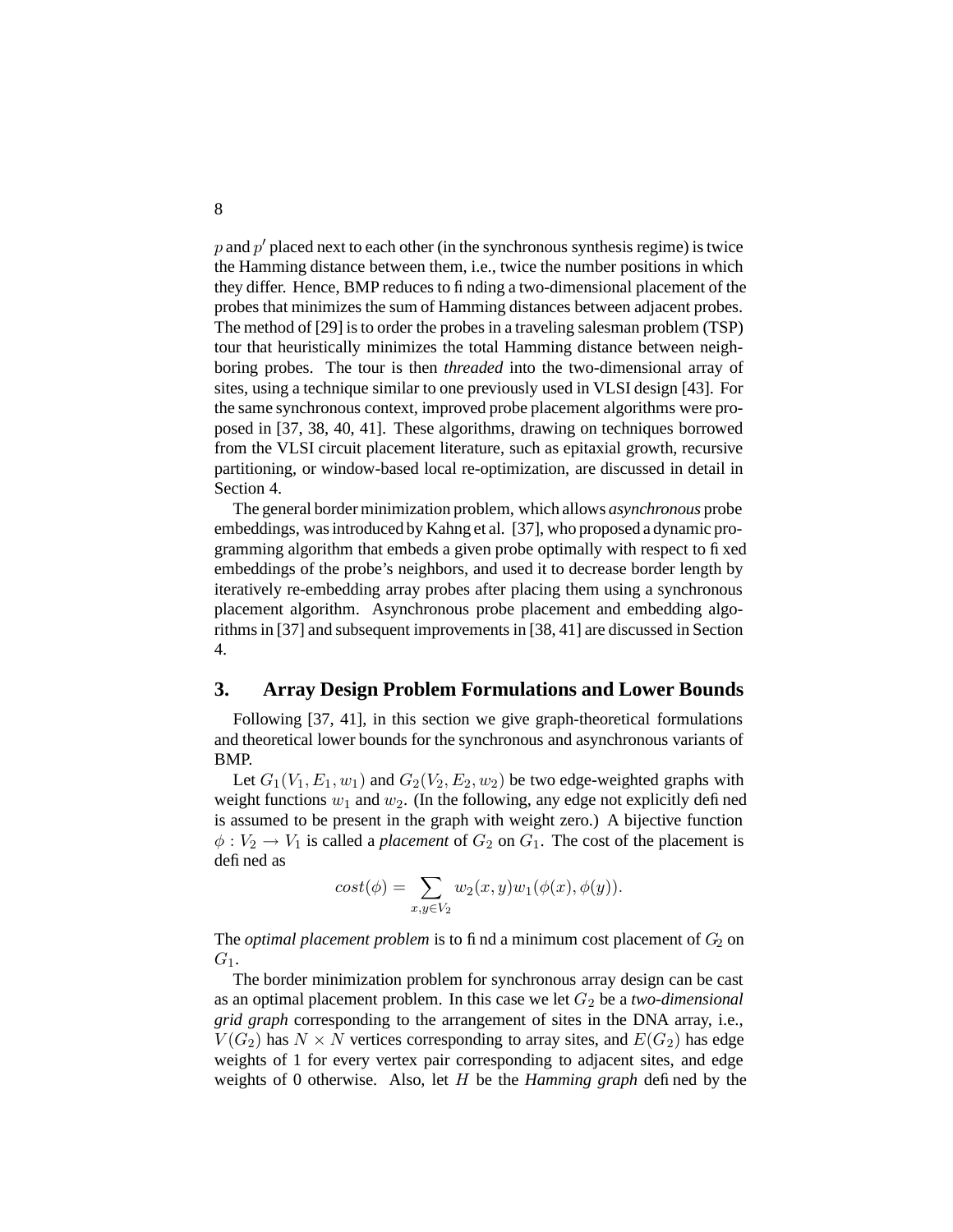set of probes, i.e., the complete graph with probes as vertices and each edge weight equal to twice the Hamming distance between corresponding probes. The border minimization problem for synchronous array design can then be formulated as follows:

**Synchronous Array Design Problem (SADP).** Find a minimum-cost placement of the Hamming graph  $H$  on the two-dimensional grid graph  $G_2$ .

For asynchronous array design, formalizing BMP is more involved. Conceptually, asynchronous design consists of two steps: (i) embedding each probe  $p$ into the nucleotide deposition sequence  $S$ , and (ii) placing the embedded probes into the  $N \times N$  array of sites. Let H' be the complete graph with vertices corresponding to the embedded probes and with edge weights equal to the Hamming distance between them. $3$  The border minimization problem for asynchronous array design can then be formulated as follows:

**Asynchronous Array Design Problem (AADP).** Find embeddings into the nucleotide deposition sequence  $S$  for all given probes and a placement of the corresponding graph  $H'$  on the two-dimensional grid graph  $G_2$  such that the cost of the placement is minimized.

Let  $L$  be the directed graph over the set of probes obtained by including arcs from each probe to the 4 closest probes with respect to Hamming distance, and then deleting the heaviest  $4N$  arcs. Since the total weight of  $L$  cannot exceed the conflict cost of any valid placement of  $H$  on the grid graph  $G2$ , it follows that:

Theorem 1.1 *[37, 41] The total arc weight of* L *is a lower bound on the cost of the optimum SADP solution.*

In order to obtain non-trivial lower-bounds on the cost of the optimum AADP solution, it is necessary to establish a lower-bound on the conflict distance between two probes independent of their embedding into S. We get such a lowerbound by observing that the number of nucleotides (mask steps) common to two embedded probes cannot exceed the length of the *longest common subsequence* (LCS) of the two probes. Define the *LCS distance* between probes  $p$  and  $p'$  by  $lcsd(p, p') = k - |LCS(p, p')|$ , where  $k = |p| = |p'|$ , and let  $L'$  be the directed graph over the set of probes obtained by including arcs from each probe to the 4 closest probes with respect to LCS distance, and then deleting the heaviest 4N arcs. Similar to Theorem 1.1, it follows that:

<sup>&</sup>lt;sup>3</sup>Recall that embedded probes are viewed as sequences of length  $K = |S|$  over the alphabet  $\{A, C, G, T, b\}$ such that the  $j<sup>th</sup>$  letter is either b or  $s_j$ . Thus, conflicts between two adjacent embedded probes occur only on positions where a nucleotide in one probe corresponds to a blank in the other.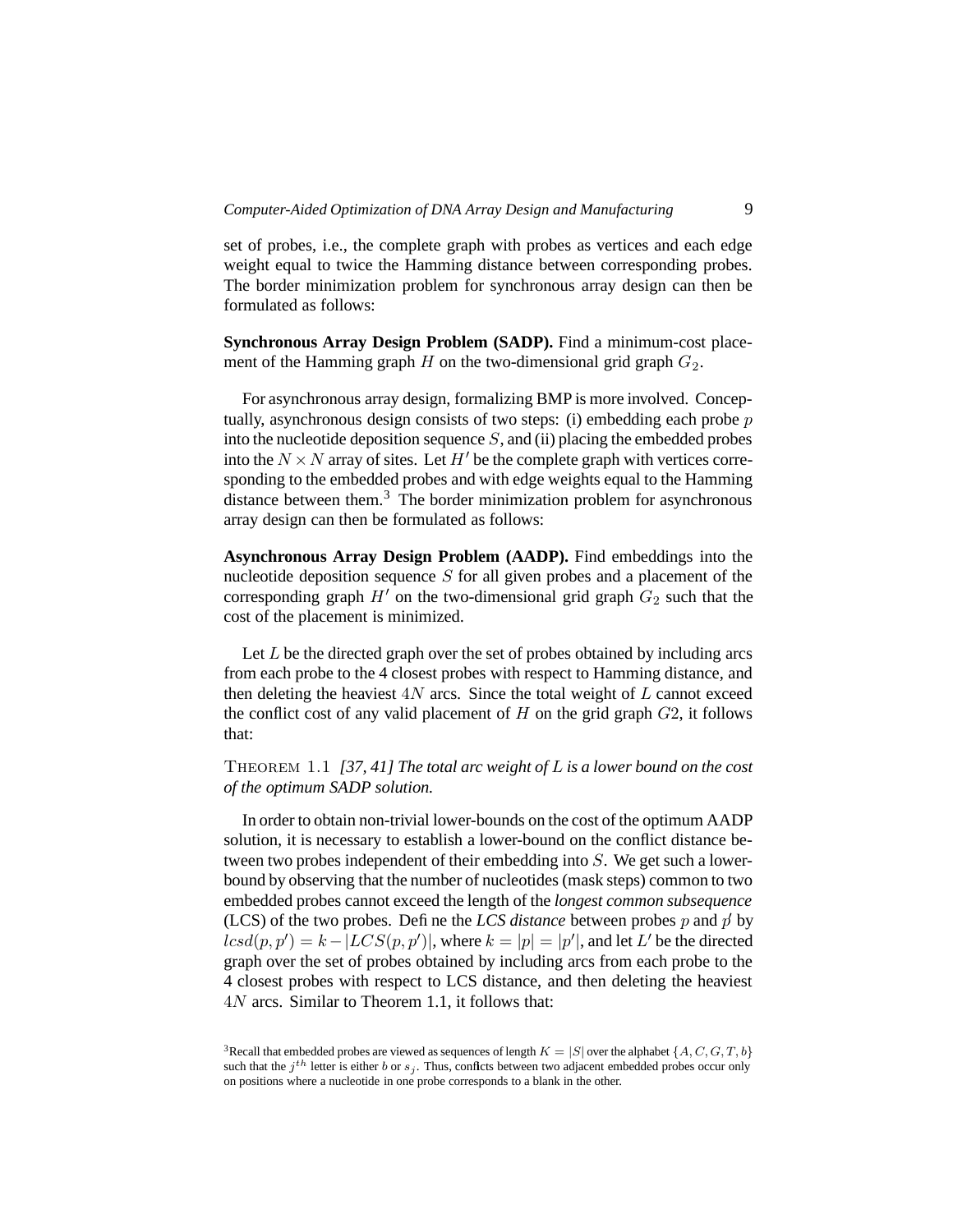

*Figure 1.3.* (a) Lower-bound digraph  $L'$  for the probes  $AC$ ,  $GA$ ,  $CT$ , and  $TG$ . The arc weight of  $L'$  is 8. (b) Optimum two-dimensional placement of the probes. (c) Optimum embedding of the probes into the nucleotide deposition supersequence  $S = ACTGA$ . The optimum embedding has 10 conflicts, exceeding the lower bound by 2.

THEOREM 1.2 [37, 41] The total arc weight of  $L'$  is a lower bound on the *cost of the optimum AADP solution.*

The weight of  $L'$  may be smaller than the optimum cost, since the embeddings needed to achieve LCS distance between pairs of adjacent probes may not be compatible with each other. Figure 1.3 gives one such example consisting of four dinucleotide probes,  $AC$ ,  $GA$ ,  $CT$ , and  $TG$ , which must be placed on a  $2 \times 2$  grid. In this case, the lower bound on the number of conflicts is 8 while the optimum number of conflicts is 10.

### **4. Scalable Algorithms for SADP**

In this section, we review recent highly-scalable heuristics for synchronous probe placement. We first describe the epitaxial growth algorithm in [37] and its highly scalable row-epitaxial version in [41]. Finally, we describe the sliding window matching heuristic for synchronous placement improvement [38] (based on optimally re-placing an independent set of probes via a reduction to minimum cost assignment), and the partition based synchronous probe placement in [40]. A recurring motif behind these algorithms is the technology transfer between the 40-year VLSI design literature and the newer field of DNA chip design.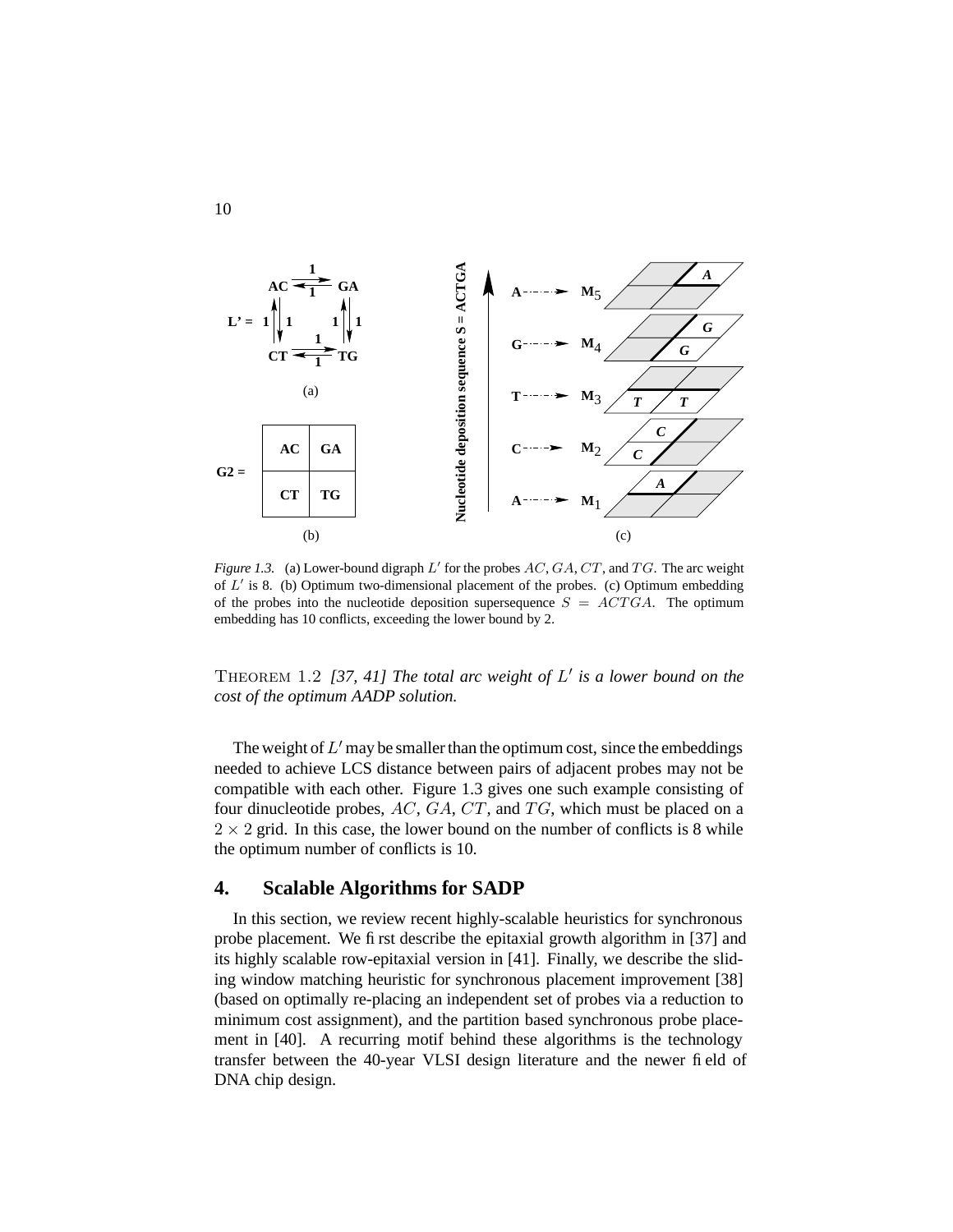| <b>Input:</b> Set P of $N^2$ probes, scaling coefficients $k_i$ , $i = 1, , 3$<br><b>Output:</b> Assignment of the probes to the sites of an $N \times N$ grid                                      |  |  |  |  |  |  |  |  |  |
|-----------------------------------------------------------------------------------------------------------------------------------------------------------------------------------------------------|--|--|--|--|--|--|--|--|--|
| <b>1.</b> Mark all grid sites as empty<br>2. Assign a randomly chosen probe to the center site and mark this site as full<br>3. While there are empty sites, do                                     |  |  |  |  |  |  |  |  |  |
| If there exists an empty site $c$ with all 4 neighbors full, then                                                                                                                                   |  |  |  |  |  |  |  |  |  |
| Find probe $p(c) \in P$ with minimum sum of Hamming distances to the<br>neighboring probes                                                                                                          |  |  |  |  |  |  |  |  |  |
| Assign probe $p(c)$ to site c and mark c as full                                                                                                                                                    |  |  |  |  |  |  |  |  |  |
| Else                                                                                                                                                                                                |  |  |  |  |  |  |  |  |  |
| For each empty site c with $i > 0$ adjacent full sites, find probe $p(c) \in P$ with<br>minimum sum $S$ of Hamming distances to the probes in full neighbors, and<br>let norm $cost(c) = k_i S/i$ . |  |  |  |  |  |  |  |  |  |
| Let $c^*$ be the site with minimum norm cost                                                                                                                                                        |  |  |  |  |  |  |  |  |  |
| Assign probe $p(c^*)$ to site $c^*$ and mark $c^*$ as full                                                                                                                                          |  |  |  |  |  |  |  |  |  |

*Figure 1.4.* The Epitaxial Algorithm

## **Epitaxial Growth SADP Algorithms**

In this section, we describe the so-called *epitaxial growth* approach to SADP and discuss some efficient implementation details [37, 41]. Epitaxial, or seeded crystal growth, placement is a technique that has been well-explored in the VLSI circuit placement literature [46, 50]. The technique essentially grows a twodimensional placement around a single starting seed.

The algorithm in [29] , which finds a TSP tour and then threads it into the array, optimizes directly only half of the pairs of adjacent probes in the array (those corresponding to tour edges). Intuitively, the epitaxial algorithm (see Figure 1.4) attempts to make full use of the available information during placement. The algorithm places a random probe at the center of the array, and then iteratively places probes in sites adjacent to already-placed probes so as to greedily minimize the average number of conflicts induced between *all* newly created pairs of neighbors. Sites with more filled neighbors have higher priority to be filled; in particular, sites with 4 known neighbors have the highest priority. To avoid repeated distance computations, the algorithm maintains for each border site a list of probes sorted by normalized cost. For each array site, this list is computed at most four (and on the average two) times, i.e., when one of the neighboring sites is being filled while the site is still empty.

While the epitaxial algorithm achieves good results, it runtime becomes impractical for DNA chips with dimensions of  $300 \times 300$  or more. Any synchronous placement method can be trivially scaled by partitioning the set of probes and the probe array into K subsets ("chunks"), then solving K inde-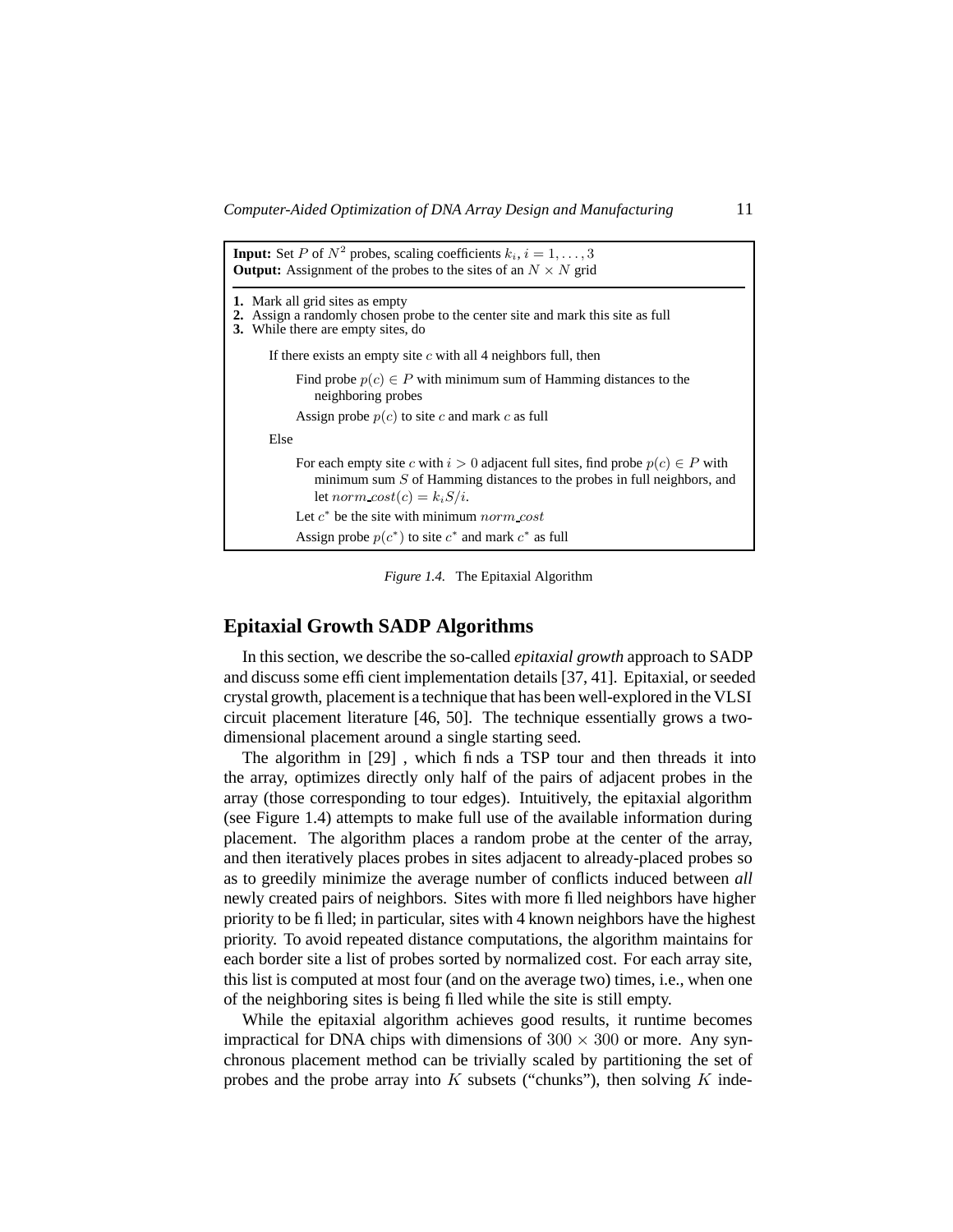pendent placement problems. While this ensures linear scaling of runtime, two types of losses are incurred: (i) from lack of freedom of a probe to move anywhere other than its subset's assigned chunk of array sites, and (ii) lack of optimization on borders between chunks. In [41] it is noted that better solution quality is achieved for a different scalable variant of the epitaxial algorithm called the *row-epitaxial* algorithm. There are three main distinguishing features of the row-epitaxial variant:

- (1) It re-shuffles an existing pre-optimized placement rather than starting with an empty placement;
- (2) The sites are filled with crystallized probes in a predefined order, namely, row by row and within a row from left to right;
- (3) The probe filling each site is chosen as the best candidate not among *all* remaining ones, but among a bounded number of them (the not yet "crystallized" probes within the next  $k_0$  rows, where  $k_0$  is a parameter of the algorithm).

Feature (1) is critical for compensating the loss in solution quality due to the reduced search space imposed by (2) and (3). Since the initial placement must be very fast to compute, one cannot afford using any two-dimensional placement based on computing all pairwise distances between probes (such as TSP-based placement in [29]). Possible initial placement algorithms can be based on spacefilling curve (e.g., Gray code) ordering [11]; indeed such orderings have had success in the VLSI context [5]. As noted in [41], an excellent initial placements is obtained by simply ordering the probes lexicographically (this can be done in linear time by radix sort) and then threading them as in [29]. Features (2) and (3) speed-up the algorithm significantly, with the number  $k_0$  of look-ahead rows allowing a fine tradeoff between solution quality and runtime.

## **Highly Scalable Algorithms for Synchronous Placement Improvement**

In the early VLSI placement literature, iterative placement improvement methods relied on weak neighborhood operators such as pair-swap, leveraged by meta-heuristics such as simulated annealing. More recently, strong neighborhood operators have been proposed which improve larger portions of the placement. For example, the DOMINO approach [21] iteratively determines an optimal reassignment of all objects within a given window of the placement. The end-case placer of [14] uses branch and bound to optimally reorder small sub-rows of a row-based placement. Extending such improvement operators to full-chip scale, such that placeable objects can eventually migrate to good locations within practical runtimes, istypically achieved by shifting a fixed-size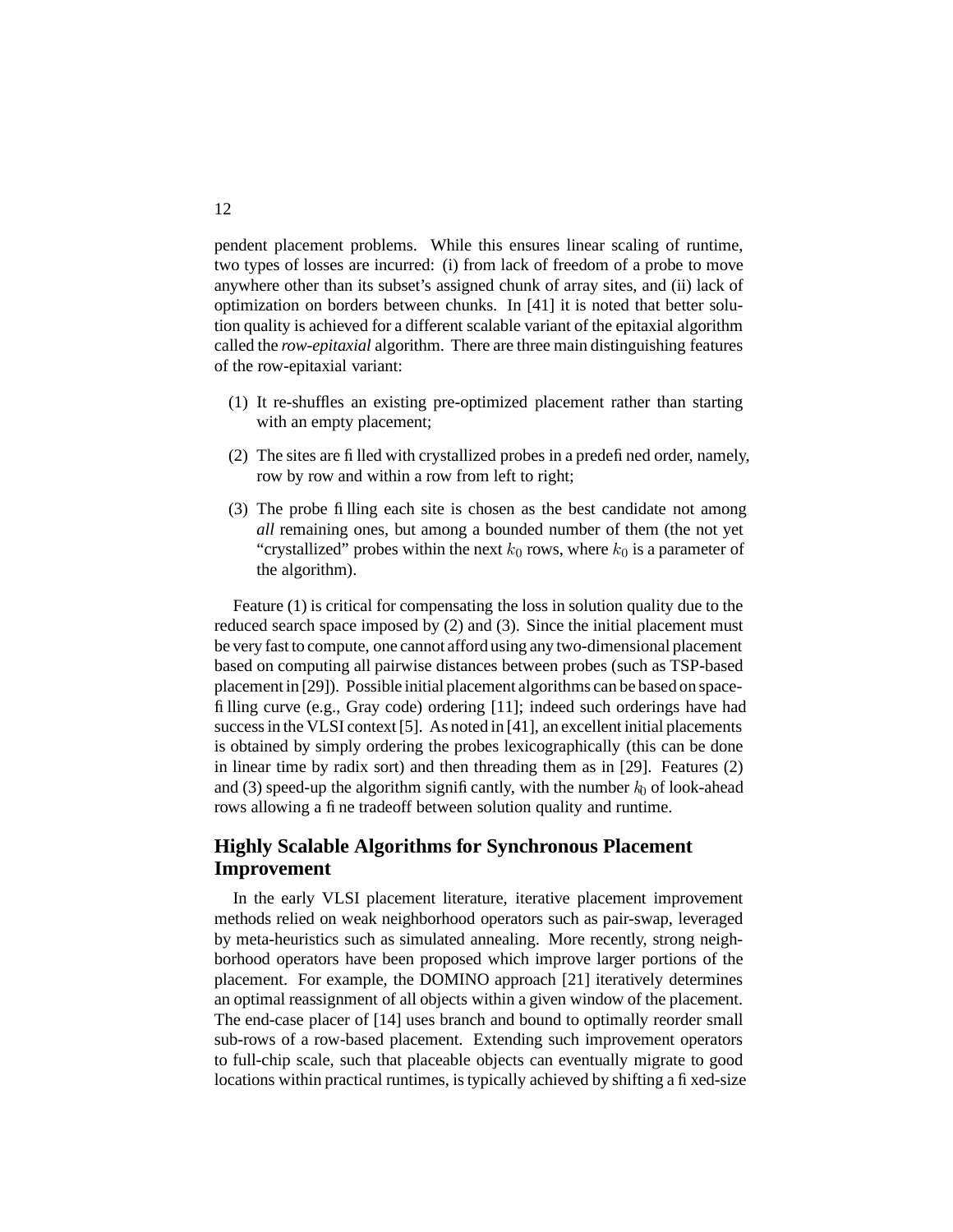sliding window [21] around the placement; cf. cycling and overlapping [32], row-ironing [14], etc.

For DNA arrays, an initial placement (and embedding) of probes in array sites may be improved by changing the placement and/or the embedding of individual probes. However, randomly chosen pairs of probes are extremely unlikely to be swappable with reduction in border cost. On the other hand, optimal probe re-placement of an entire window of probes is not practical even for very small window sizes. However, as noted in [38], optimal probe replacement of large sets of *independent* (i.e., non-adjacent) probes reduces to computing a minimum cost assignment, where the cost of assigning a probe  $p$ to a cell  $c$  is given by the sum of Hamming distances between  $p$  and the probes placed in the four cells adjacent to  $c$ . For a set of  $t$  independent cells, computing the minimum cost assignment requires  $O(t^3)$  time. Full-chip application with practical runtime is achieved by iteratively choosing the independent set from a sliding window that is moved around the array; this approach is a reminiscence of early work on electronic circuit placement by [3, 52].

Following extensive algorithm engineering, the following implementation of the sliding window method was found to work best [38]. (1) First, radix-sort all probes lexicographically and then perform 1-threading as in [29]. (2) For each sliding  $W_0 \times W_0$  window, choose one random maximal independent set of sites and determine the cost of (asynchronous) reassignment of each associated probe to each site, then reassign probes according to the minimum weight perfect matching in the resulting weighted bipartite graph. (3) The window slides in rows, beginning in the top-left corner of the array; at each step, it slides horizontally to the right as far as possible while maintaining a prescribed amount of *window overlap*. After the right side of the array is reached, the window returns to the left end of the next row while maintaining the prescribed overlap with the preceding row. When the bottom side of the array is reached, the window returns to the top-left corner. The experiments in [38] have shown that an overlap equal to half the window size gives best results. (4) The windowsliding continues until an entire pass through the array results in less than 0.1% reduction of border cost. Figure 1.5 illustrates the heuristic tuning with respect to varying window sizes.

#### **Partition Based Probe Placement**

Recursive partitioning has been the basis of numeroussuccessful VLSI placement algorithms [6], [15], [54] since it produces placements with acceptable wirelength within practical runtimes. The main goal of partitioning in VLSI is to divide a set of cells into two or four sets with minimum edge or hyper-edge cut between these sets. The min-cut goal istypically achieved through the use of the Fiduccia-Mattheyses procedure [24], often in a multilevel framework [15].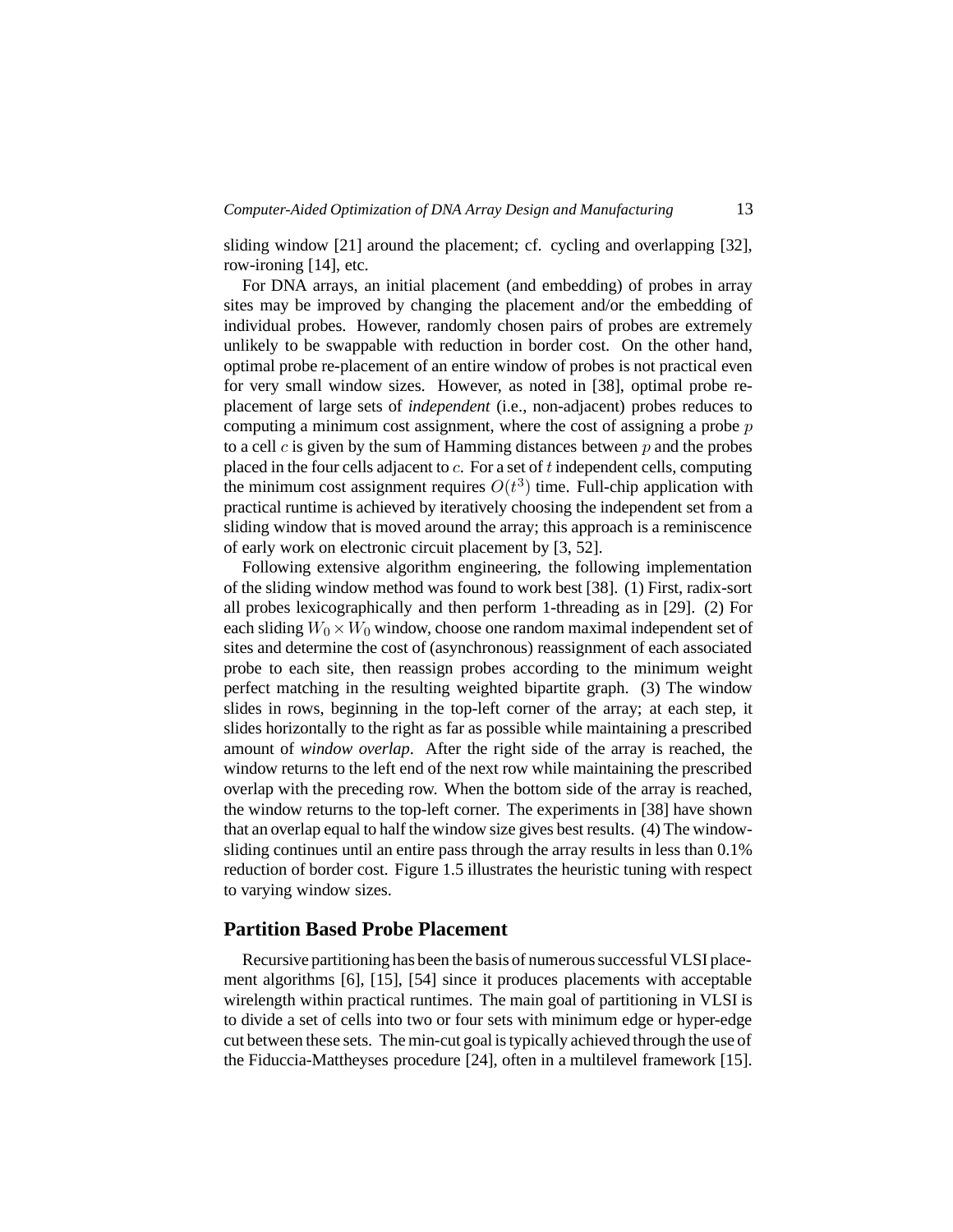

*Figure 1.5.* Solution quality vs. runtime for Synchronous Sliding-Window Matching with varying window size; array size =  $100 \times 100$ .

Unfortunately, direct transfer of the recursive min-cut placement paradigm from VLSI to VLSIPS is blocked by the fact that the possible interactions between probes must be modeled by a complete graph and, furthermore, the border cost between two neighboring placed partitions can only be determined after the detailed placement step which finalizes probe placements at the border between the two partitions. In this section we describe the *centroid-based quadrisection* method proposed in [40], which applies the recursive partitioning paradigm to DNA probe placement.

Assume that at a certain depth of the recursive partitioning procedure, a probe set R is to be *quadrisectioned* into four equally sized subsets  $R_1, R_2, R_3$  and R4. The probes in R are partitioned among Ri's by picking a *representative*, or *centroid*, probe  $C_i$  for each  $R_i$ , and then iteratively assigning remaining probes to the subset  $R_i$  whose representative is closest in Hamming distance. The procedure for selecting the four centroids, reminiscent of the k-center approach to clustering studied by Alpert et al. [4] and of methods used in large-scale document classification [19], is described in Figure 1.6.

The complete partitioning-based placement algorithm for DNA arrays is given in Figure 1.7. The algorithm recursively quadrisects every partition at a given level, assigning the probes so as to minimize distance to the centroids of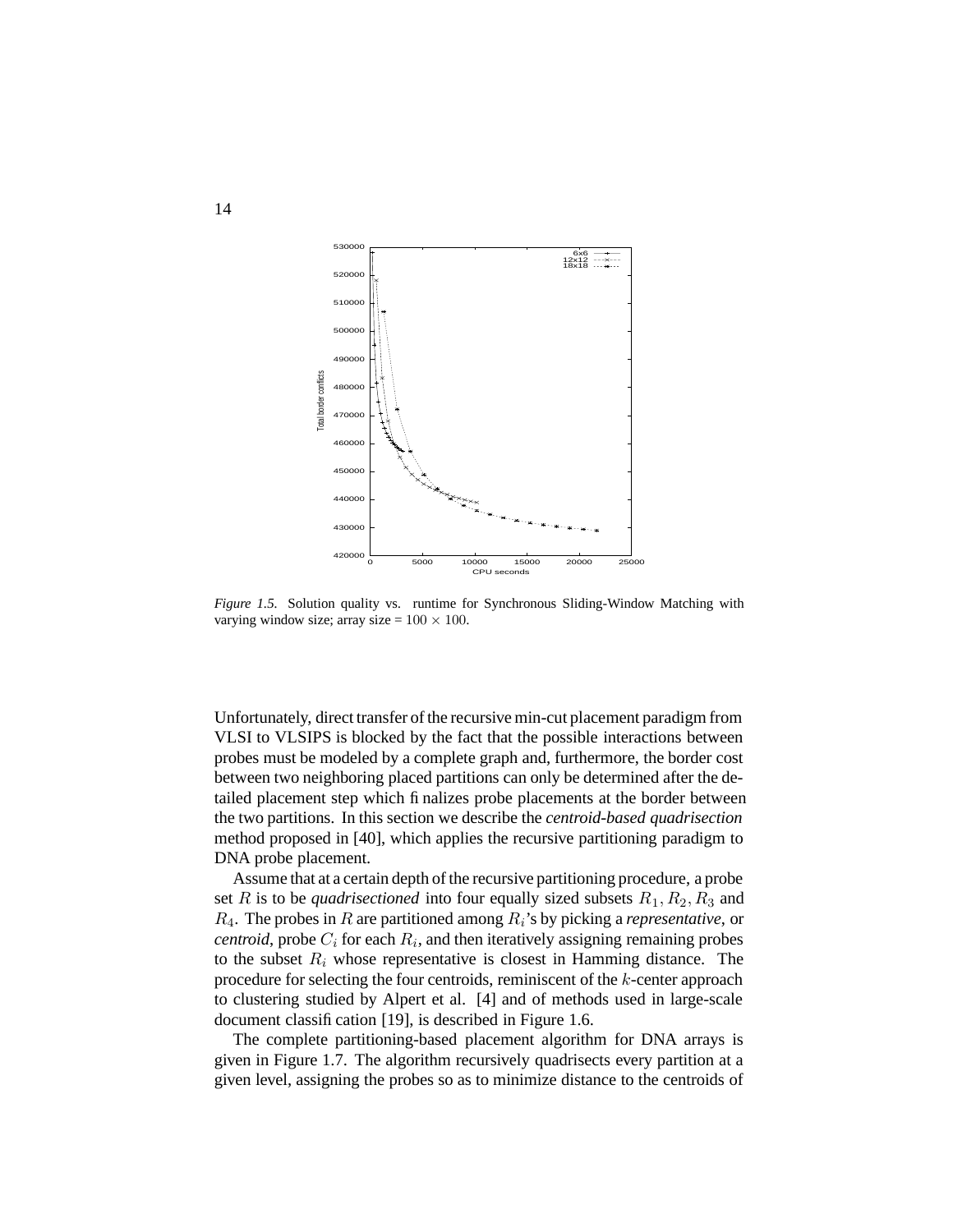**Input:** Partition (set of probes) R **Output:** Probes  $C_0$ ,  $C_1$ ,  $C_2$ ,  $C_3$  to be used as centroids for the 4 sub-partitions Randomly select probe  $C_0$  in  $R$ Choose  $C_1 \in R$  maximizing  $d(C_1, C_0)$ Choose  $C_2 \in R$  maximizing  $d(C_2, C_0) + d(C_2, C_1)$ Choose  $C_3 \in R$  maximizing  $d(C_3, C_0) + d(C_3, C_1) + d(C_3, C_2)$ Return  $(C_0, C_1, C_2, C_3)$ 

*Figure 1.6.* The **SelectCentroid()** procedure for selecting the centroid probes of sub-partitions.

**Input:** Chip size  $N \times N$ ; set R of DNA probes **Output:** Probe placement which heuristically minimizes total conflicts Let  $l = 0$  and let  $L =$  maximum recursion depth Let  $R_{1,1}^l = R$ *For*  $l = 0$  to  $L - 1$ *For*  $i = 1$  to  $2^l$ *For*  $j = 1$  to  $2^l$  $(C_0, C_1, C_2, C_3) \leftarrow SelectCentroid(R_{i,j}^l)$  $R^{l+1}_{2i-1,2j-1} \leftarrow \{C_0\}; R^{l+1}_{2i-1,2j} \leftarrow \{C_1\}; R^{l+1}_{2i,2j-1} \leftarrow \{C_2\};$  $R_{2i,2j}^{l+1} \leftarrow \{C_3\}$ *For* each probe  $p \in R_{i,j}^l \setminus \{C_0, C_1, C_2, C_3\}$ Insert p into the yet-unfilled partition of  $R_{i,j}^l$  whose centroid has minimum distance to p *For*  $i = 1$  to  $2^L$ *For*  $j = 1$  to  $2^L$  $Reptx(R_{i,j}^L, R_{i,j+1}^L)$ 

*Figure 1.7.* Partitioning-based DNA probe placement heuristic.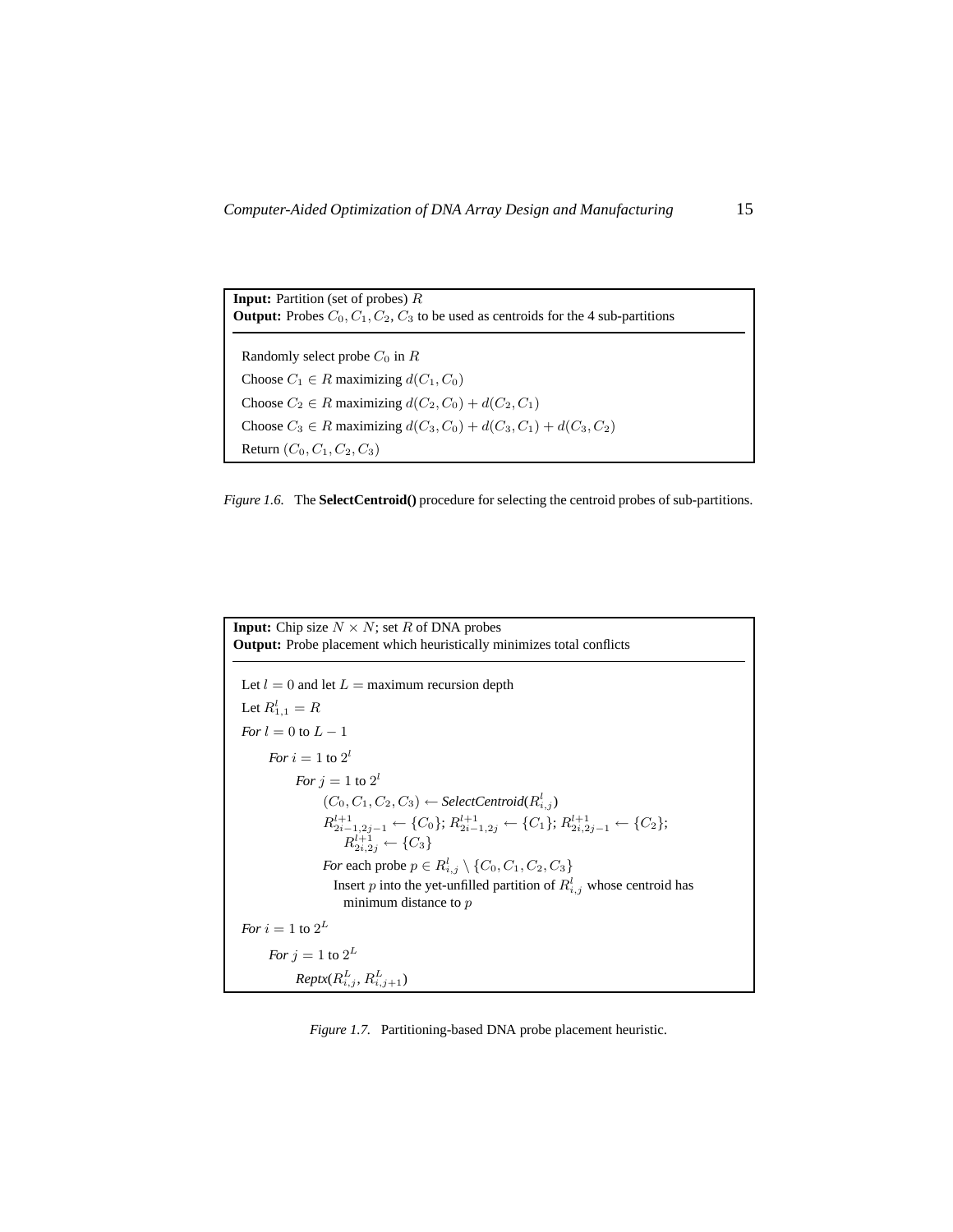sub-partitions.<sup>4</sup> A multi-start heuristic in the innermost of the three nested *for* loops of Figure 1.7, whereby r different random probes are tried as seed  $C_0$ , and the result that minimizes the total distance to the centroids is selected. Within the innermost of the three nested *for* loops, our implementation actually performs, and benefits from, a *dynamic update* of the partition centroid whenever a probe is added into a given partition.<sup>5</sup>

Once the maximum level  $L$  of the recursive partitioning is attained, detailed placement is executed via a modified version of the row-epitaxial algorithm. Since the basic implementation of the row-epitaxial algorithm treats the last locations within a region "unfairly" (e.g., only one candidate probe will remain available for placing in a region's last location), the modified algorithm permits "borrowing" probes from the next region. The modified row-epitaxial algorithm is also "border-aware", that is, it takes into account Hamming distances to the already placed probes in adjacent regions.

### **5. In-Place Optimization of Probe Embeddings**

Experiments in [37, 38] indicate that separate optimization of probe placement and embedding yields better results for AADP than simultaneous optimization of the two degrees of freedom. For example, the asynchronous version of the epitaxial algorithm [37] and the asynchronous version of sliding-window matching [38] are both dominated by algorithms implementing the following two-step flow:

- Step (i). Find a two-dimensional placement based on synchronous embedding for the probes (using, e.g., the row-epitaxial and sliding-window matching algorithms discussed in the previous section, or the TSP+1-Threading of [29]).
- Step (ii). Iteratively optimize probe embeddings, *without changing their location on the array.*

In this section we consider the second step of the above flow. We first present a dynamic programming algorithm for optimally embedding a single probe with respect to its neighbors, as well as a lower-bound on the optimum border cost for in-place probe embedding [37]. We then present three methods

<sup>&</sup>lt;sup>4</sup>The variables  $i$  and  $j$  index the row and column of a given partition within the current level's array of partitions.

<sup>&</sup>lt;sup>5</sup>Details of the dynamic centroid update, reflecting an efficient implementation, are as follows. The "pseudonucleotide" at each position  $t$  (e.g.,  $t = 1, \ldots, 25$  for probes of length 25) of the centroid  $C_i$  can be represented as  $C_i[t] = \bigcup \frac{N_{s,t}}{N_i} \cdot s$ , where  $N_i$  is the current number of probes in the partition  $R_i$  and  $N_{s,t}$ 

is the number of probes in the partition having the nucleotide  $s \in \{A, T, C, G\}$  in t-th position. The Hamming distance between a probe p and  $C_i$  is  $d(p, C_i) = \frac{1}{N_i} \sum_{s \neq p[t]}^{N} \sum_{s,t}^{N} N_{s,t}$ .  $N_{s,t}$ .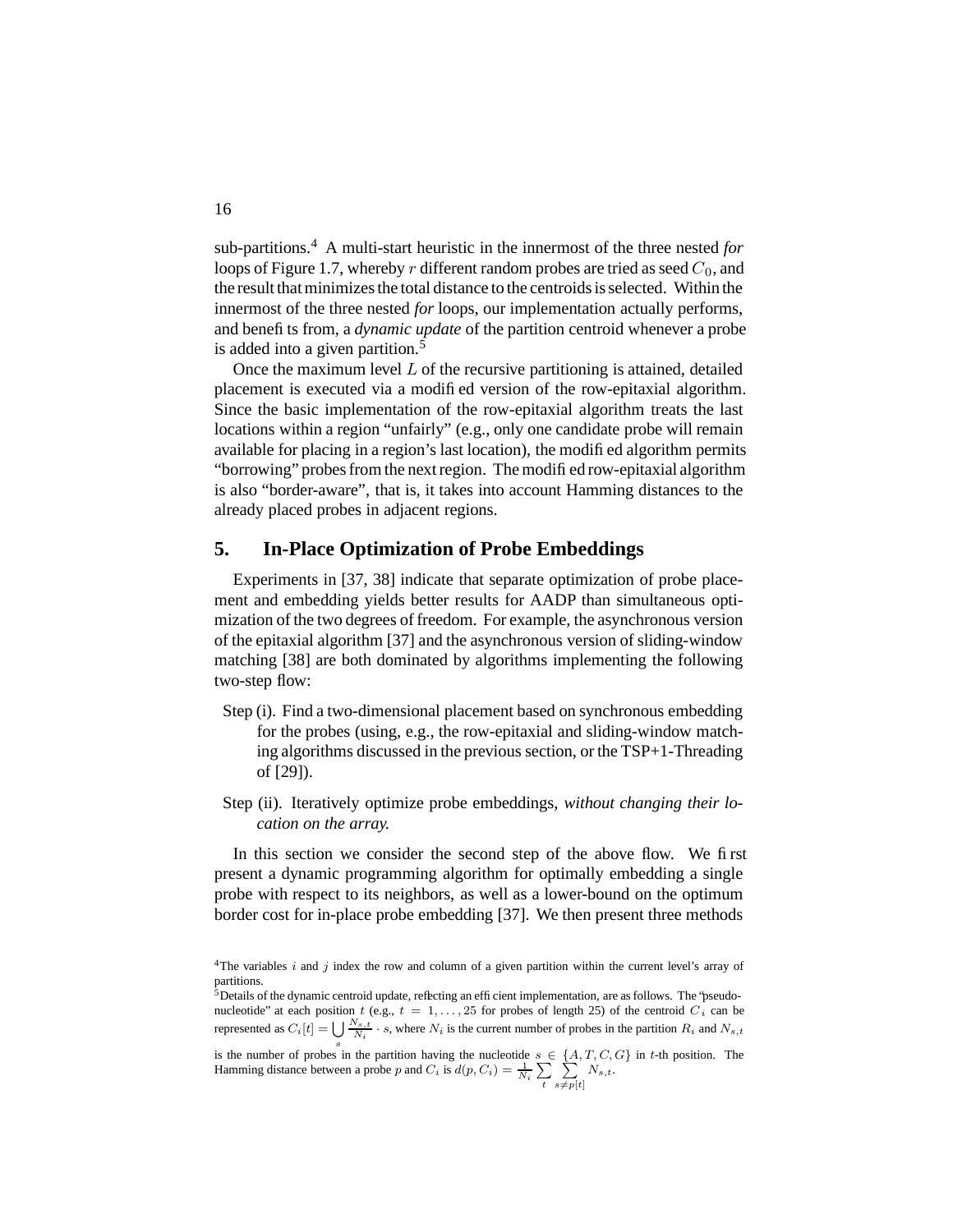**Input:** Nucleotide deposition sequence  $S = s_1 s_2 \dots s_K$ ,  $s_i \in \{A, C, G, T\}$ ; set X of probes already embedded into S; and unembedded probe  $p = p_1p_2 \ldots p_k$ ,  $p_i \in \{A, C, G, T\}$ **Output:** The minimum number of conflicts between an embedding of  $p$  and probes in  $X$ , along with a minimum-conflict embedding **1.** For each  $j = 1, ..., K$ , let  $x_j$  be the number of probes in X which have a non-blank letter in  $j^{th}$  position. **2.**  $cost(0, 0) = 0$ ; For  $i = 1, ..., k$ ,  $cost(i, 0) = \infty$ **3.** For  $j = 1, ..., K$  do  $cost(0, j) = cost(0, j - 1) + x_j$ For  $i = 1, \ldots, k$  do If  $p_i = s_j$  then  $\cos(t, j) = \min\{\cos t(i, j - 1) + x_j, \, \cos t(i - 1, j - 1) + |X| - x_j\}$ Else  $cost(i, j) = cost(i, j - 1) + x_j$ **4.** Return  $cost(k, K)$  and the corresponding embedding of s

*Figure 1.8.* The Single Probe Alignment Algorithm

for iterative in-place probe embedding optimization [37, 41], and conclude with a useful theoretical bound on the amount of improvement available during this optimization step.

## **Optimum Embedding of a Single Probe**

The basic operation used by in-place embedding optimization algorithms is to find the optimum embedding of a probe when the adjacent sites contain already embedded probes. In other words, the goal is to simultaneously align the given probe s to its embedded neighboring probes, while making sure this alignment gives a feasible embedding of s in the nucleotide deposition sequence S. In this section we present an efficient dynamic programming algorithm given in [37] for computing this optimum alignment.

The Single Probe Alignment algorithm (see Figure 1.8) essentially computes a shortest path in a specific directed acyclic graph  $G = (V, E)$ . Let p be the probe to be aligned, and let  $X$  be the set of already embedded probes adjacent to p. Each embedded probe  $q \in X$  is a sequence of length  $K = |S|$  over the alphabet  $\{A, C, G, T, b\}$ , with the  $j<sup>th</sup>$  letter of q being either a blank or  $s_j$ , the  $j<sup>th</sup>$  letter of the nucleotide deposition sequence S. The graph G (see Figure 1.9) has vertex set  $V = \{0, \ldots, k\} \times \{0, \ldots, K\}$  (where k is the length of the probe  $p$  and  $K$  is the length of the deposition sequence  $S$ ), and edge set  $E = E_{horiz} \cup E_{diag}$  where

$$
E_{horiz} = \{(i, j - 1) \to (i, j) \mid 0 \le i \le k, 0 < j \le K\}
$$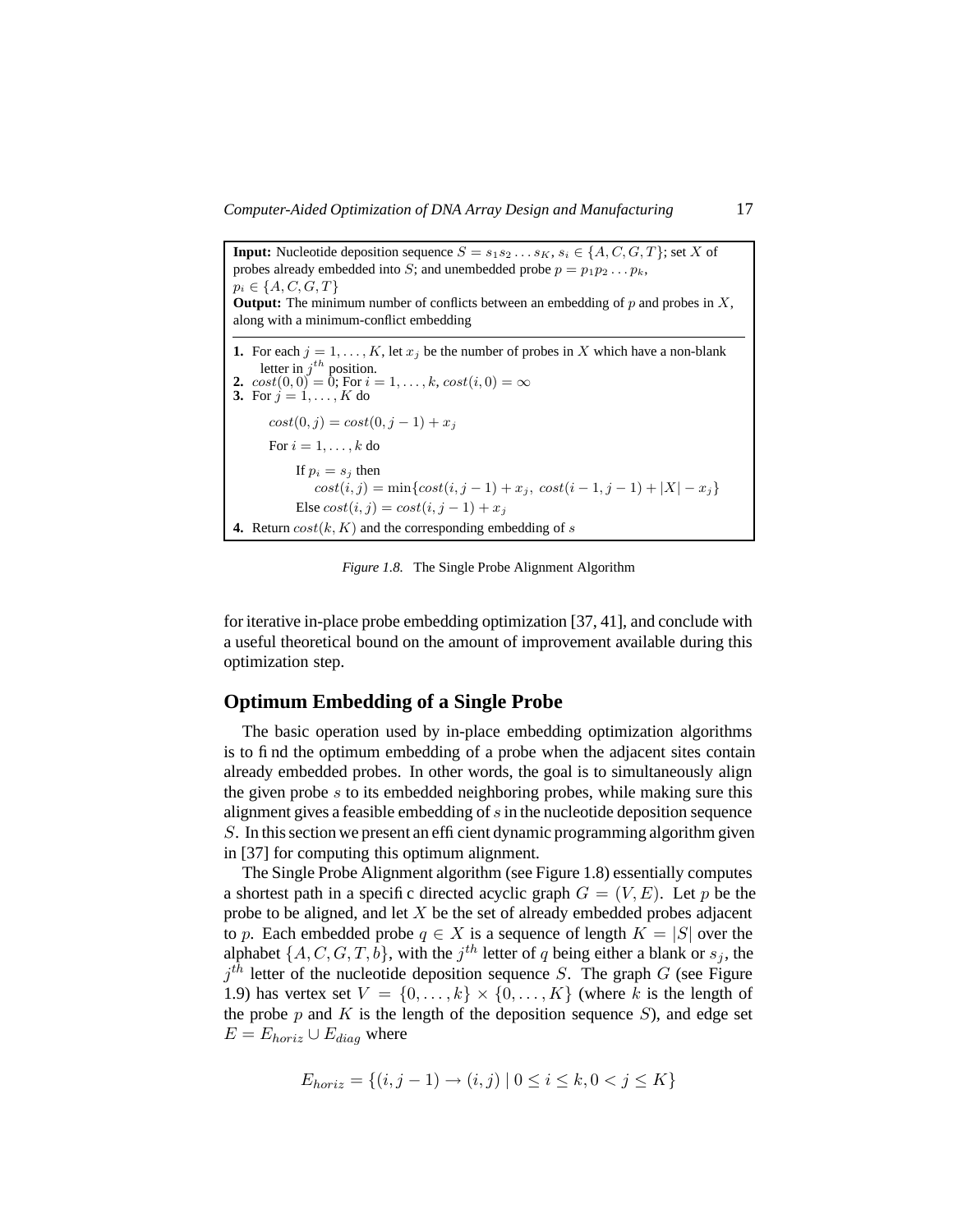$$
E_{diag} = \{(i-1, j-1) \to (i, j) \mid 0 < i \leq k, 0 < j \leq K, p_i = s_j\}.
$$

The cost of a horizontal edge  $(i, j - 1) \rightarrow (i, j)$  is defined as the number of embedded probes in X which have a non-blank letter on  $j<sup>th</sup>$  position, while the cost of a diagonal edge  $(i - 1, j - 1) \rightarrow (i, j)$  is equal to the number of embedded probes of X with a blank on the  $j<sup>th</sup>$  position. The Single Probe Alignment algorithm computes the shortest path from the source node  $(0, 0)$  to the sink node  $(k, K)$  using a topological traversal of G, which corresponds to the optimum embedding of s:

THEOREM 1.3 *The algorithm in Figure 1.8 returns, in*  $O(kK)$  *time, the minimum number of conflicts between an embedding of* s *and the adjacent embedded probes* X *(along with a minimum-conflict embedding of* s*).*

**Proof** : Each directed path from  $(0, 0)$  to  $(k, K)$  in G consists of K edges, k of which must be diagonal. Each such path  $P$  corresponds to an embedding of  $p$ into S as follows. If the  $j^{th}$  arc of P is horizontal, the embedding has a blank in  $j^{th}$  position. Otherwise, the  $j^{th}$  arc must be of the form  $(i-1, j-1) \rightarrow (i, j)$ for some  $1 \leq i \leq k$ , and the embedding of p corresponding to P has  $p_i = s_i$ in the  $j<sup>th</sup>$  position. It is easy to verify that the edge costs defined above ensure that the total cost of  $P$  gives the number of conflicts between the embedding of  $p$  corresponding to  $P$  and the set  $X$  of embedded neighbors.

**Remarks.** The above dynamic programming algorithm can be easily extended to find the optimal simultaneous embedding of  $n > 1$  probes. The corresponding directed acyclic graph G consist of  $k^n K$  nodes  $(i_1, \ldots, i_n, j)$ , where  $0 \le i_l \le k$ ,  $1 \le j \le K$ . All arcs into  $(i_1, \ldots, i_n, j)$  come from nodes  $(i'_1, \ldots, i'_n, j-1)$ , where  $i'_l \in \{i_l, i_l-1\}$ . Therefore the in-degree of each node is at most  $2^n$ . The weight of each edge is defined as above such that each finite weight path defines embeddings for all probes and the weight equals the number of conflicts. Finally, computing the shortest path between  $(0, \ldots, 0)$ and  $(k, \ldots, k, K)$  can be done in  $O(2^n k^n K)$  time. The probe alignment algorithm can also be extended to handle practical concerns such as pre-placed control probes, presence of polymorphic probes, unintended illumination between non-adjacent array sites, and position-dependent border conflict weights, we refer the reader to [38, 41] for details.

#### **Algorithms for Iterative In-Place Embedding Optimization**

**Batched Greedy [37].** A natural greedy algorithm is to find a probe that offers largest cost gain from optimum re-embedding with respect to the (fixed) embeddings of its neighbors, perform this re-embedding, and repeat these steps until no further improvement is possible. The *batched* version of the greedy

18 and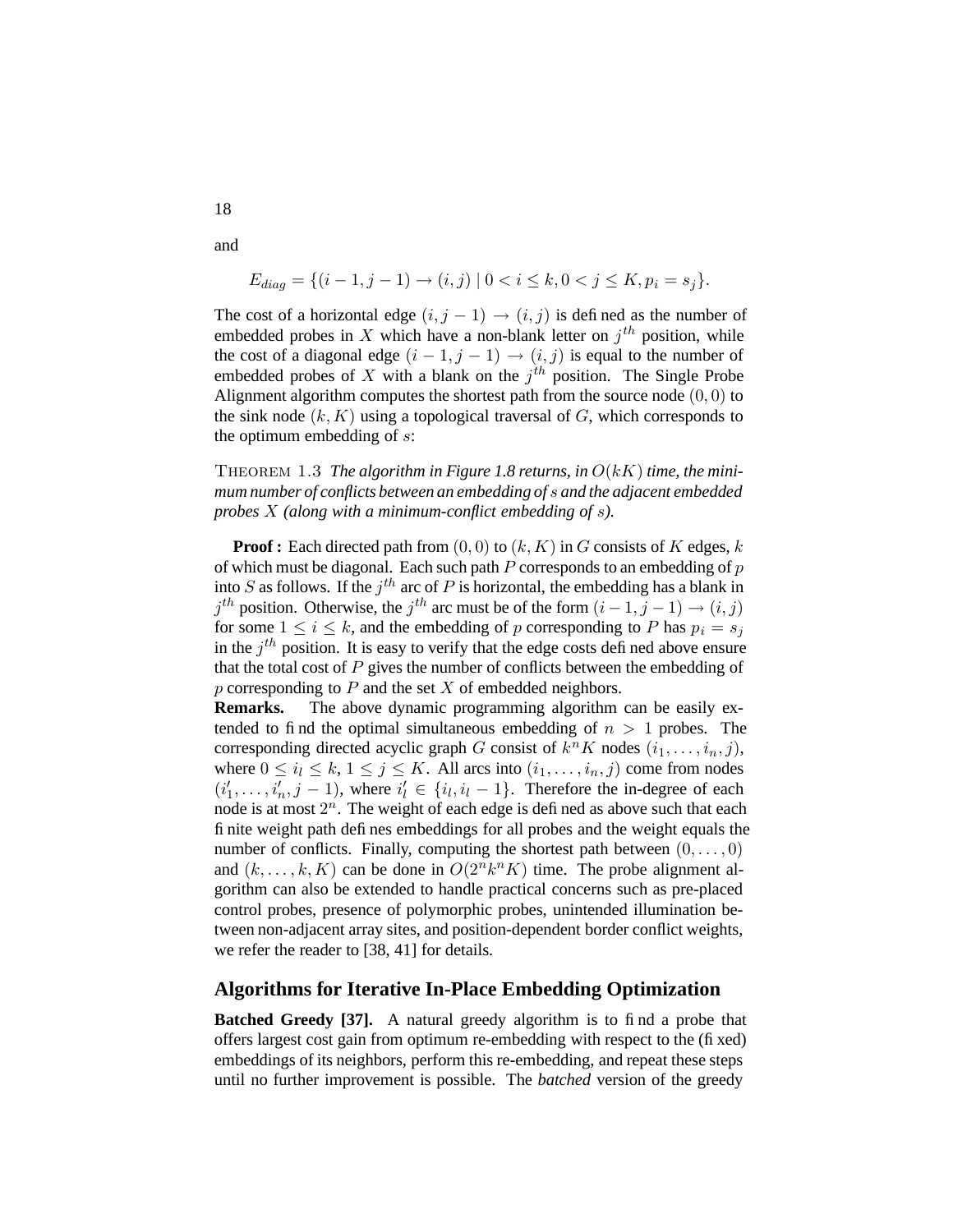algorithm (see Figure 1.10) trades some gain in re-embedding steps for faster runtime. During each *batched* phase the algorithm attempts to re-embed all probes in the order given by cost gains at the beginning of the phase. The algorithm gains in efficiency by avoiding to update probe gains after each probe re-embedding.

**Chessboard Optimization [37].** The main idea behind our so-called "Chessboard" algorithm is to maximize the number of *independent* re-embeddings, where two probes are independent if changing the embedding of one does not affect the optimum embedding of the other. It is easy to see that if we bicolor our grid as we would a chessboard, then all white (resp. black) sites will be independent and can therefore be simultaneously, and optimally, re-embedded. The Chessboard Algorithm (see Figure 1.11) alternates re-embeddings of black and white sites until no improvement is obtained.

 $A$  2  $\times$  1 version of the Chessboard algorithm partitions the array into isooriented  $2 \times 1$  tiles and bicolors them. Then using the multi-probe alignment algorithm (see the remark in Section 5.0) with  $n = 2$  it alternatively optimizes the black and white  $2 \times 1$  tiles.

**Sequential Probe Re-Embedding [41].** In thismethod, probes are sequentially re-embedded optimally with respect to their neighbors in a row-by-row order. A shortcoming of the Batched Greedy and Chessboard algorithms is that, by always re-embedding *independent* sets of probes, it takes longer to propagate the effects of a new embedding. Performing the re-embedding sequentially permits faster propagation and convergence to a better local optimum.

## **A Lower Bound for In-Place Probe Re-Embedding**

Let LG be a grid graph with weights on edges equal to the LCS distance between endpoint probes. The following theorem gives a lower bound that is very useful in assesing the quality of in-place probe re-embedding algorithms:

Theorem 1.4 *[37] The total edge weight of the graph* LG *is a lower bound on the optimum AADP solution cost with a given placement.*

## **6. Empirical Results**

In this section we give experimental results comparing algorithms introduced in previous sections. Unless otherwise specified, experiments reported in this chapter were performed on test cases obtained by generating each probe candidate uniformly at random and reported numbers are averages over 10 random instances. The probe length was set to 25, which is the typical value for commercial arrays [1]. We used the canonical periodic deposition sequence,  $(ACTG)^{25}$ . All reported runtimes are for a 2.4 GHz Intel Xeon server with 2GB of RAM running under Linux.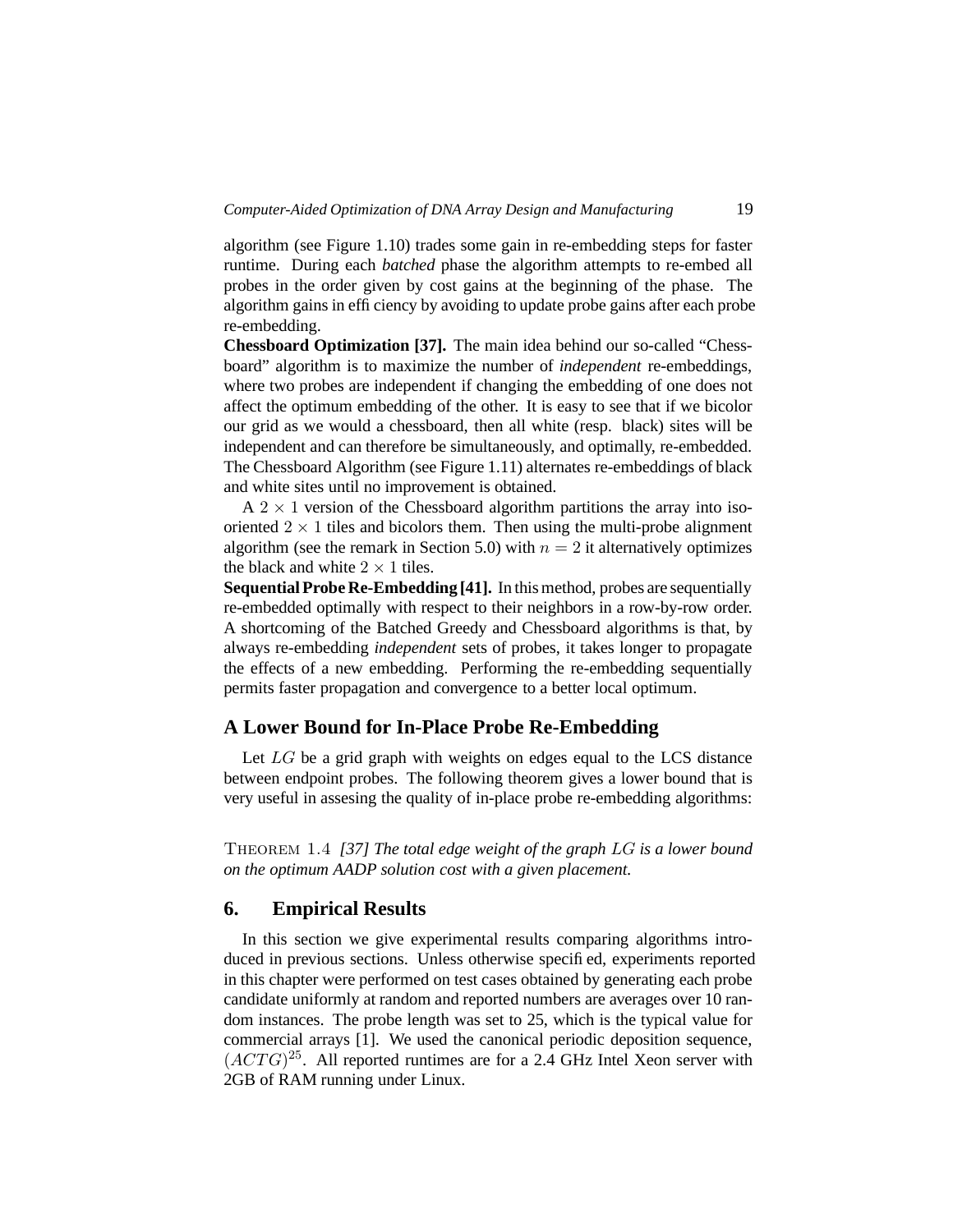| Chip        | LBI  | $TSP+1Thr$           |            | Row-Epitaxial                                              | SWM          | <b>SA</b>             |            |  |  |
|-------------|------|----------------------|------------|------------------------------------------------------------|--------------|-----------------------|------------|--|--|
| <b>Size</b> | Cost | Cost Gap             | <b>CPU</b> | Cost Gap CPU                                               | Cost Gap CPU | Cost Gap              | <b>CPU</b> |  |  |
|             |      |                      |            | 100 0.41 M 0.55 M 35.3 113 0.50 M 22.5 108 0.60 M 47.7     |              | 2 0.58M 42.4 20769    |            |  |  |
|             |      | 200 1.51M 2.14M 41.6 |            | 1901 1.91M 26.6 1151 2.36M 56.1                            |              | 8 2.42M 59.9 55658    |            |  |  |
|             |      |                      |            | 300 3.23M 4.67M 44.3 12028 4.18M 29.4 3671 5.19M 60.6      |              | 19 5.50M 70.2 103668  |            |  |  |
|             |      |                      |            | 500 8.46M 12.70M 50.1 109648 11.18M 32.2 10630 13.75M 62.5 |              | 50 15.43M 82.5 212390 |            |  |  |

*Table 1.1.* Total border cost, gap from the synchronous placement lower-bound (in percents), and CPU time (in seconds) for the TSP threading (TSP+1Thr), the row-epitaxial (Row-Epitaxial), and sliding-window matching (SWM) heuristics, and the simulated annealing algorithm (SA).

In a first set of experiments we compare synchronous probe placement heuristics: the TSP 1-threading heuristic of [29] (TSP+1Thr), the Row-Epitaxial and sliding-window matching (SWM) heuristics of [38], a simulated annealing algorithm (SA), and the partitioning based algorithm. These experiments use an upper bound of 20,000 on the number of candidate probes in Row-Epitaxial, and  $6 \times 6$  windows with overlap 3 for SWM. The SA algorithm starts by sorting the probes and threading them onto the chip. It then slides a  $6 \times 6$  window over the chip in the same way as the SWM algorithm (with overlap 3). For every window position, SA picks 2 random probes in the window and swaps them with probability 1 if the swap improves total border cost. If the swap increases border cost by  $\delta$ , the swap is performed only with probability  $e^{-\delta/T}$ , where T is the current temperature. A number of  $6<sup>3</sup>$  SA iterations was performed for every window position.

Table 1.1 shows that among TSP+1Thr, Row-Epitaxial, SWM, and SA heuristics, Row-Epitaxial is the algorithm with highest solution quality (i.e., lowest border cost), while SWM is the fastest, offering competitive solution quality with much less runtime. SA takes the largest amount of time, and also gives the worse solution quality.

Table 1.2 gives results for the recursive partitioning algorithm (RPART) with recursion depth L varying between 1 and 3. Compared to Row-Epitaxial, recursive partitioning based placement achieves improved runtime and similar or better solution quality.

In a second set of experiments we compared the three probe embedding algorithms in Section 5 on random instances with chip sizes between 100 and 500 and an initial two-dimensional placement obtained using TSP+1-threading. All algorithms were stopped when the improvement cost achieved in one iteration over the whole chip drops below 0.1% of the total cost. The results in Table 1.3 show that sequential re-embedding of the probes in a row-by-row order yields the smallest border cost with a runtime similar to that of the other methods.

In another series of experiments, we ran complete placement and embedding flows obtained by combining each of the five two-dimensional placement algo-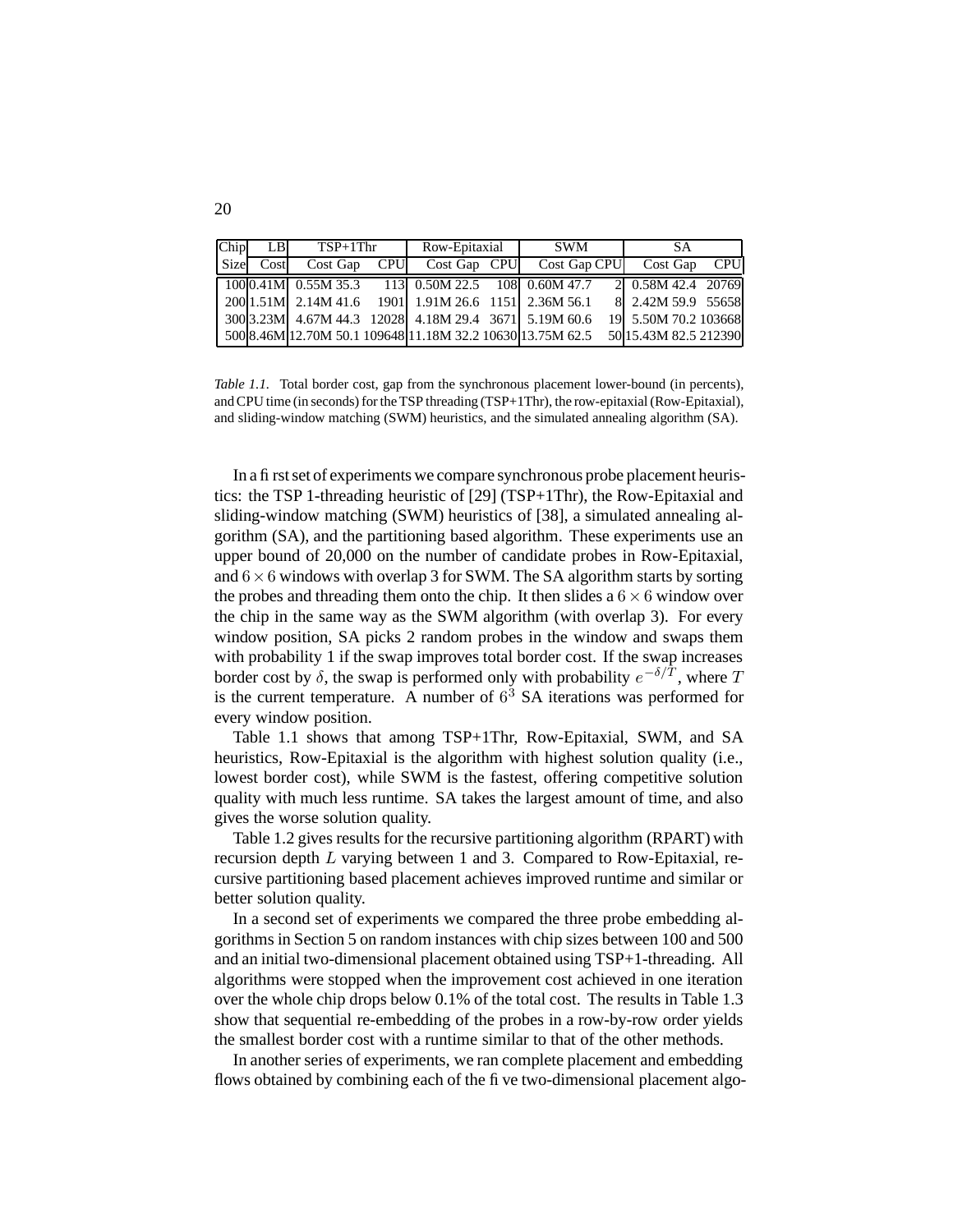

*Figure* 1.9. Directed acyclic graph  $G_1$  representing possible embeddings of probe  $p = ACT$ into the nucleotide deposition sequence  $S = ACTATACT$ .

|  | $ Chip $ LB RPART $L = 1$ RPART $L = 2$ RPART $L = 3$ |  |  |                                                                      |  |  |  |  |  |
|--|-------------------------------------------------------|--|--|----------------------------------------------------------------------|--|--|--|--|--|
|  |                                                       |  |  | Size Cost Cost Gap CPU Cost Gap CPU Cost Gap CPU                     |  |  |  |  |  |
|  |                                                       |  |  | $100 \mid 0.41M \mid 0.48M \mid 16.1$ 69 0.49M 20.0 24 0.50M 23.1 10 |  |  |  |  |  |
|  |                                                       |  |  | 200 1.51M 1.81M 19.9 992 1.87M 23.4 283 1.92M 27.2 81                |  |  |  |  |  |
|  |                                                       |  |  | 300 3.23M 4.14M 27.9 3529 4.07M 26.0 1527 4.18M 29.1 240             |  |  |  |  |  |
|  |                                                       |  |  | 500 8.46M 11.28M 33.4 10591 11.05M 30.6 9678 11.13M 31.6 3321        |  |  |  |  |  |

*Table 1.2.* Total border cost, gap from the synchronous placement lower-bound (in percents), and CPU time (in seconds) for the recursive partitioning algorithm with  $r = 10$  and recursion depth L varying between 1 and 3.

| Chip | LB Batched Greedy Chessboard                                |  |  | Sequential |  |     |  |
|------|-------------------------------------------------------------|--|--|------------|--|-----|--|
|      | Size Cost Cost Gap CPU Cost Gap CPU Cost Gap CPU            |  |  |            |  |     |  |
|      | $100 0.36M $ 0.45M 25.7 40 0.44M 20.5 54 0.44M 19.9 64      |  |  |            |  |     |  |
|      | 200 1.43M 1.80M 26.3 154 1.72M 20.9 221 1.72M 20.3          |  |  |            |  | 266 |  |
|      | 300 3.13M 3.97M 26.7 357 3.80M 21.5 522 3.77M 20.6 577      |  |  |            |  |     |  |
|      | 500 8.59M 10.92M 27.1 943 10.43M 21.4 1423 10.38M 20.9 1535 |  |  |            |  |     |  |

*Table 1.3.* Total border cost, gap fromthe synchronous placement lower-bound (in percents), and CPU time (in seconds) for the batched greedy, chessboard, and sequential in-place re-embedding algorithms.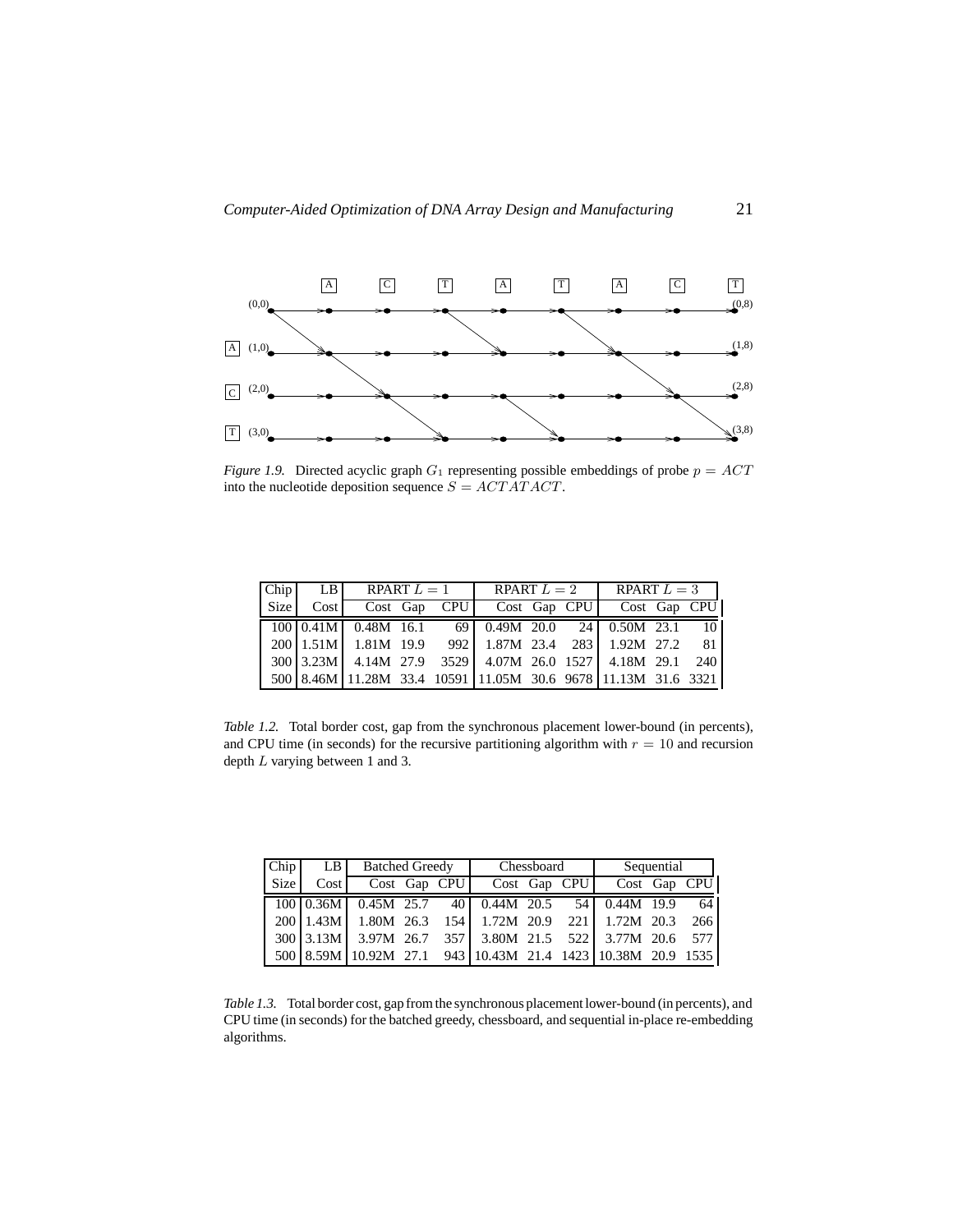| <b>Input:</b> Feasible AADP solution, i.e., placement in $G2$ of probes embedded in S<br><b>Output:</b> A heuristic low-cost feasible AADP solution |  |  |  |  |  |  |  |  |
|-----------------------------------------------------------------------------------------------------------------------------------------------------|--|--|--|--|--|--|--|--|
| While there exist probes which can be re-embedded with gain in cost do                                                                              |  |  |  |  |  |  |  |  |
| Compute gain of the optimum re-embedding of each probe.                                                                                             |  |  |  |  |  |  |  |  |
| Unmark all probes                                                                                                                                   |  |  |  |  |  |  |  |  |
| For each unmarked probe $p$ , in descending order of gain, do                                                                                       |  |  |  |  |  |  |  |  |
| Re-embed p optimally with respect to its four neighbors                                                                                             |  |  |  |  |  |  |  |  |
| Mark $p$ and all probes in adjacent sites                                                                                                           |  |  |  |  |  |  |  |  |

*Figure 1.10.* The Batched Greedy Algorithm

| <b>Input:</b> Feasible AADP solution, i.e., placement in $G2$ of probes embedded in S<br><b>Output:</b> A heuristic low-cost feasible AADP solution |
|-----------------------------------------------------------------------------------------------------------------------------------------------------|
| Repeat until there is no gain in cost                                                                                                               |
| For each site $(i, j)$ , $1 \le i, j \le N$ with $i + j$ even, re-embed probe optimally with<br>respect to its four neighbors                       |
| For each site $(i, j)$ , $1 \le i, j \le N$ with $i + j$ odd, re-embed probe optimally with<br>respect to its four neighbors                        |

|  | <i>Figure 1.11.</i> The Chessboard Algorithm |  |
|--|----------------------------------------------|--|
|--|----------------------------------------------|--|

| Chip        | LB   | $TSP+1Thr$                                                                   |  |  | Row-Epitaxial |  |  |                                                     | SWM | <b>SA</b> |  |  |
|-------------|------|------------------------------------------------------------------------------|--|--|---------------|--|--|-----------------------------------------------------|-----|-----------|--|--|
| <b>Size</b> | Cost |                                                                              |  |  |               |  |  | Cost Gap CPU Cost Gap CPU Cost Gap CPU Cost Gap CPU |     |           |  |  |
|             |      | 100 0.22M 0.44M 99.5 113 0.42M 88.3 161 0.44M 99.8 93 0.46M 107.6 11713      |  |  |               |  |  |                                                     |     |           |  |  |
|             |      | 2000.80M 1.72M 115.8 1901 1.61M 101.4 1368 1.72M 115.6 380 1.84M 130.9 42679 |  |  |               |  |  |                                                     |     |           |  |  |
| 300         |      | $-$ 3.80M $-$ 12028 3.53M $-$ 3861 3.80M $-$ 861 4.16M $-$ 101253            |  |  |               |  |  |                                                     |     |           |  |  |
| 500         |      | $-10.43M - 1096489.46M - 1204410.16M - 223911.57M - 222376$                  |  |  |               |  |  |                                                     |     |           |  |  |

*Table 1.4.* Total border cost, gap from the synchronous placement lower-bound (in percents), and CPU time (in seconds) for the TSP threading (TSP+1Thr), the row-epitaxial (Row-Epitaxial), and sliding-window matching (SWM) heuristics, and the simulated annealing algorithm (SA) followed by sequential in-place probe re-embedding.

rithms compared above with the sequential in-place re-embedding algorithm. Results are given in Tables 1.4-1.5. Again, SA and TSP+1Thr are dominated by both REPTX and SWM in both conflict cost and running time. REPTX produces less conflicts than SWM but SWM is considerably faster. Recursive partitioning consistently outperforms the other flows with similar or lower runtime.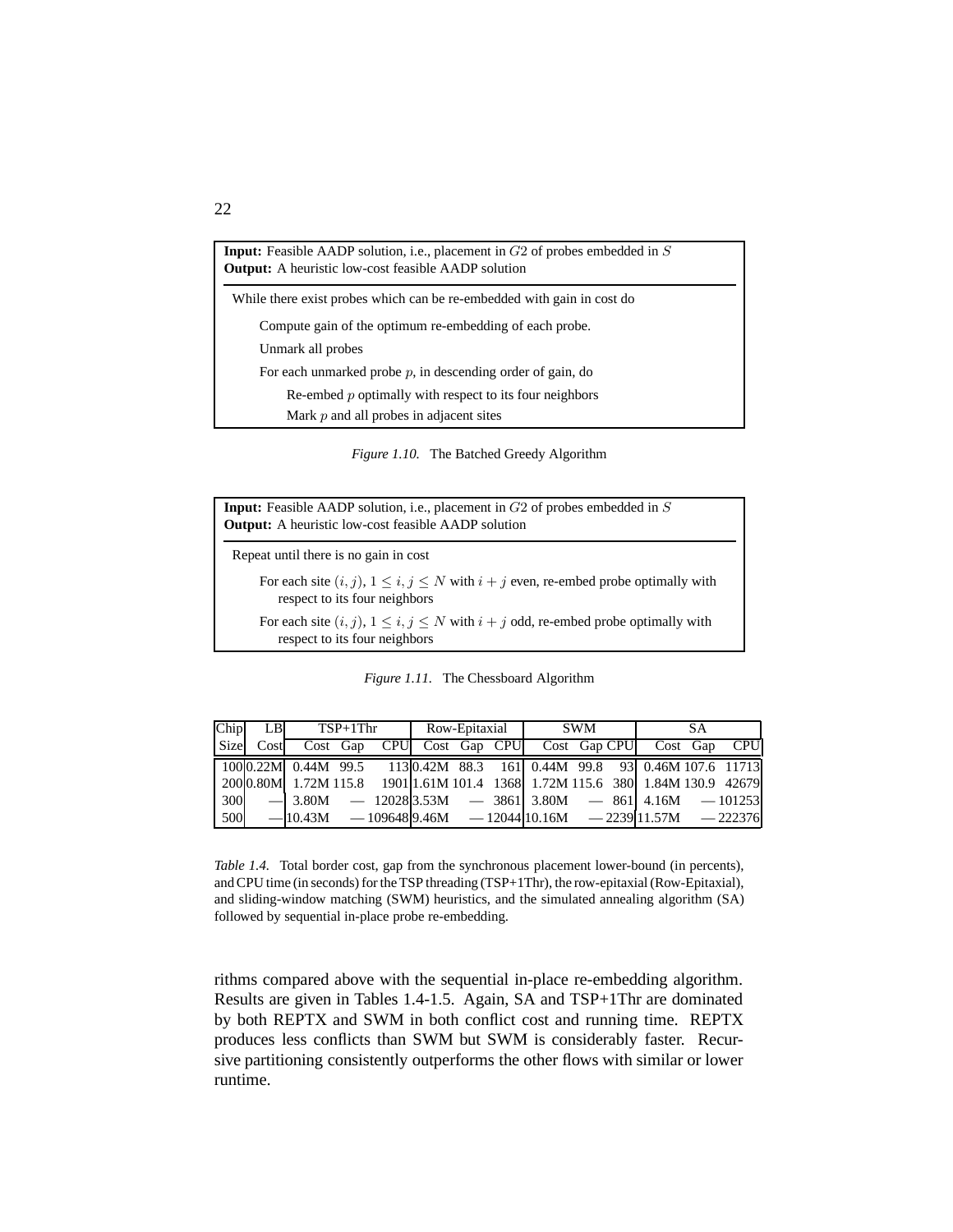*Computer-Aided Optimization of DNA Array Design and Manufacturing* 23

|     |                                                         | $ Chip $ LB RPART $L = 1$ RPART $L = 2$ RPART $L = 3$ |  |  |  |                                                    |  |  |  |
|-----|---------------------------------------------------------|-------------------------------------------------------|--|--|--|----------------------------------------------------|--|--|--|
|     | Size Cost Cost Gap CPU Cost Gap CPU Cost Gap CPU        |                                                       |  |  |  |                                                    |  |  |  |
|     | $100 0.22M 0.39M$ 78.3 123 0.40M 81.1 44 0.41M 86.2 10  |                                                       |  |  |  |                                                    |  |  |  |
|     | 200 0.80M 1.52M 90.9 1204 1.55M 93.5 365 1.57M 97.0 101 |                                                       |  |  |  |                                                    |  |  |  |
|     | $300$ - 3.49M - 3742 3.41M - 1951 3.43M - 527           |                                                       |  |  |  |                                                    |  |  |  |
| 500 |                                                         |                                                       |  |  |  | $-$ 9.55M $-$ 11236 9.36M $-$ 10417 9.30M $-$ 3689 |  |  |  |

*Table 1.5.* Total border cost, gap from the synchronous placement lower-bound (in percents), and CPU time (in seconds) for the recursive partitioning algorithm with  $r = 10$  and recursion depth L varying between 1 and 3, followed by sequential in-place probe re-embedding.

## **Quantified Suboptimality of Placement Algorithms**

As noted in the introduction, next-generation of DNA probe arrays will contain up to one hundred million probes, orders of magnitude more than current designs. Thus, it is of interest to study not only runtime scaling for available heuristics, but also the scaling of their suboptimality. Following [40], we present next an experimental framework for quantifying suboptimality of probe placement heuristics This framework, inspired by similar studies in the area of VLSI placement [30],[16],[18], comprises two basic types of instance scaling.

- **Instances with known optimum solution.** These instances consist of all  $4^k$  probes of length  $k$  padded with the same prefix up to the prescribed probe length. These instances are are placeable such that every probe has border cost of 2 to each of its neighboring probes using 2-dimensional Gray codes [23] (see Figure 1.12).
- **Instances with known suboptimal solutions.** Because constructed instances with known optimum solutions are not representative of "real" instances, we also apply a technique of [30] that allows real instances to be scaled, such that they offer insights into scaling of heuristic suboptimality. The technique is applied as follows. Beginning with a problem instance  $I$ , we construct three isomorphic versions of  $I$  by three distinct mappings of the nucleotide set  $\{A, C, G, T\}$  onto itself. Each mapping yields a new probe set that can be placed with optimum border cost exactly equal to the optimum border cost of  $I$ . Our scaled instance  $I'$ consists of the union of the original probe set and its three isomorphic copies. Observe that one placement solution for  $I'$  is to optimally place  $I$  and its isomorphic copies as individual chips, and then to adjoin these placements as the four quadrants of a larger chip. Thus, an *upper bound* on the optimum border cost for  $I'$  is 4 times the optimum border cost for  $I$ , plus the border cost between the copies of  $I$ ; see Figure 1.13. If a heuristic H places I' with cost  $c_H(I') \geq 4 \cdot c_H(I)$ , then we may infer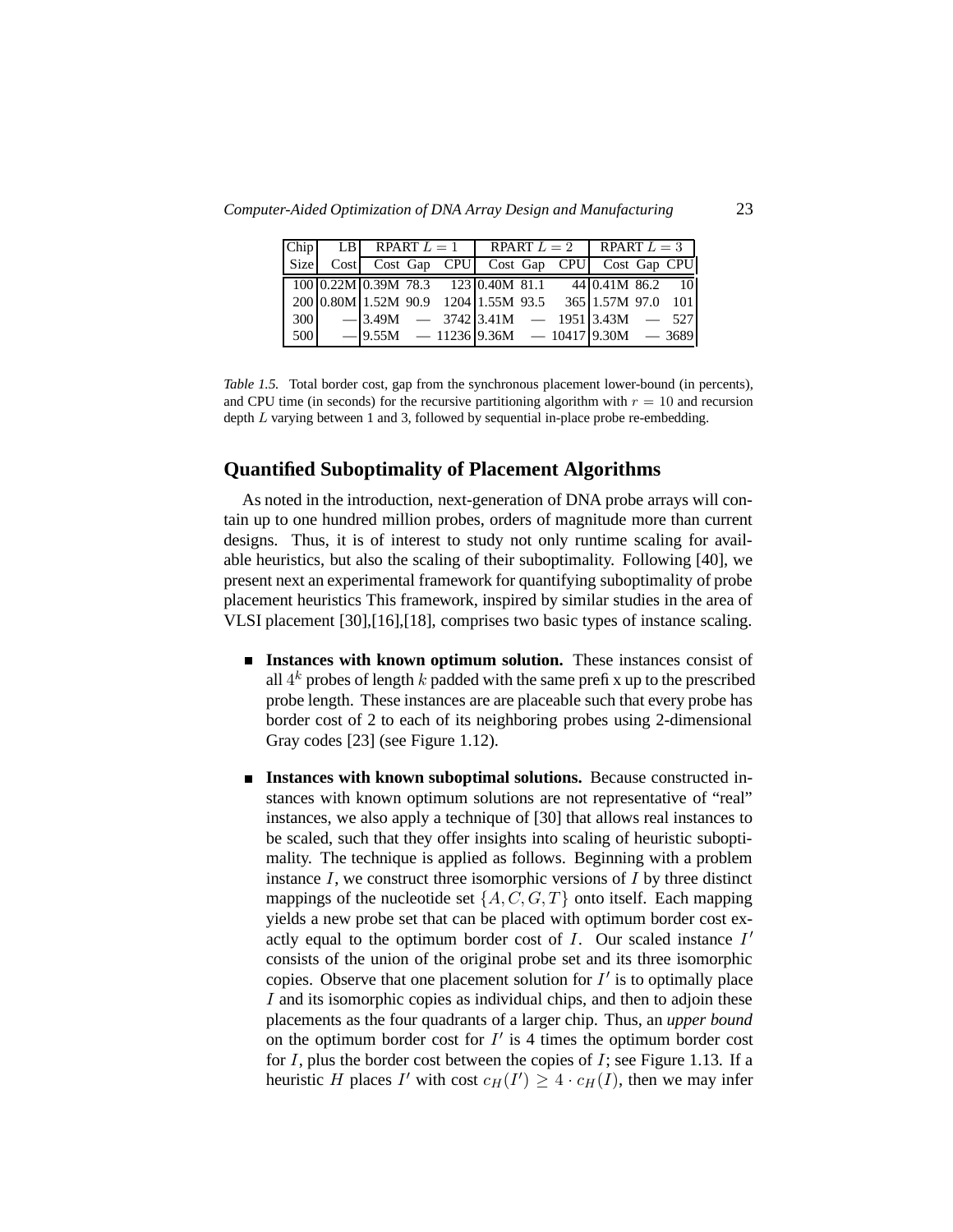

*Figure 1.12.* 2-dimensional Gray code placement.



*Figure 1.13.* Scaling construction used in the suboptimality experiment.

that the heuristic's suboptimality is growing by at least a factor  $\frac{c_H(I')}{4c_H(I')}$  $\frac{c_H(I)}{4 \cdot c_H(I)}$ . On the other hand, if  $c_H(I') < 4 \cdot c_H(I)$ , then the heuristic's solution quality would be said to scale well on this class of instances.

Table 1.6 shows results from executing the various placement heuristics on instances with known optimum solution. We see from these results that slidingwindow matching is closest to the optimum, with a suboptimality gap of 4- 30%. Overall, DNA array placement algorithms appear to be performing better than their VLSI counterparts [16] when it comes to results on special-case instances with known optimal cost. Of course, results from placement algorithms (whether for VLSI or DNA chips) on special benchmark instances should not be generalized to arbitrary benchmarks. In particular, our results show that algorithms that perform best for arbitrary benchmarks are not necessarily the best performers for specially constructed benchmarks.

Table 1.7 shows the results obtained by running the synchronous placement heuristics on scaled versions of random DNA probe sets, with original instances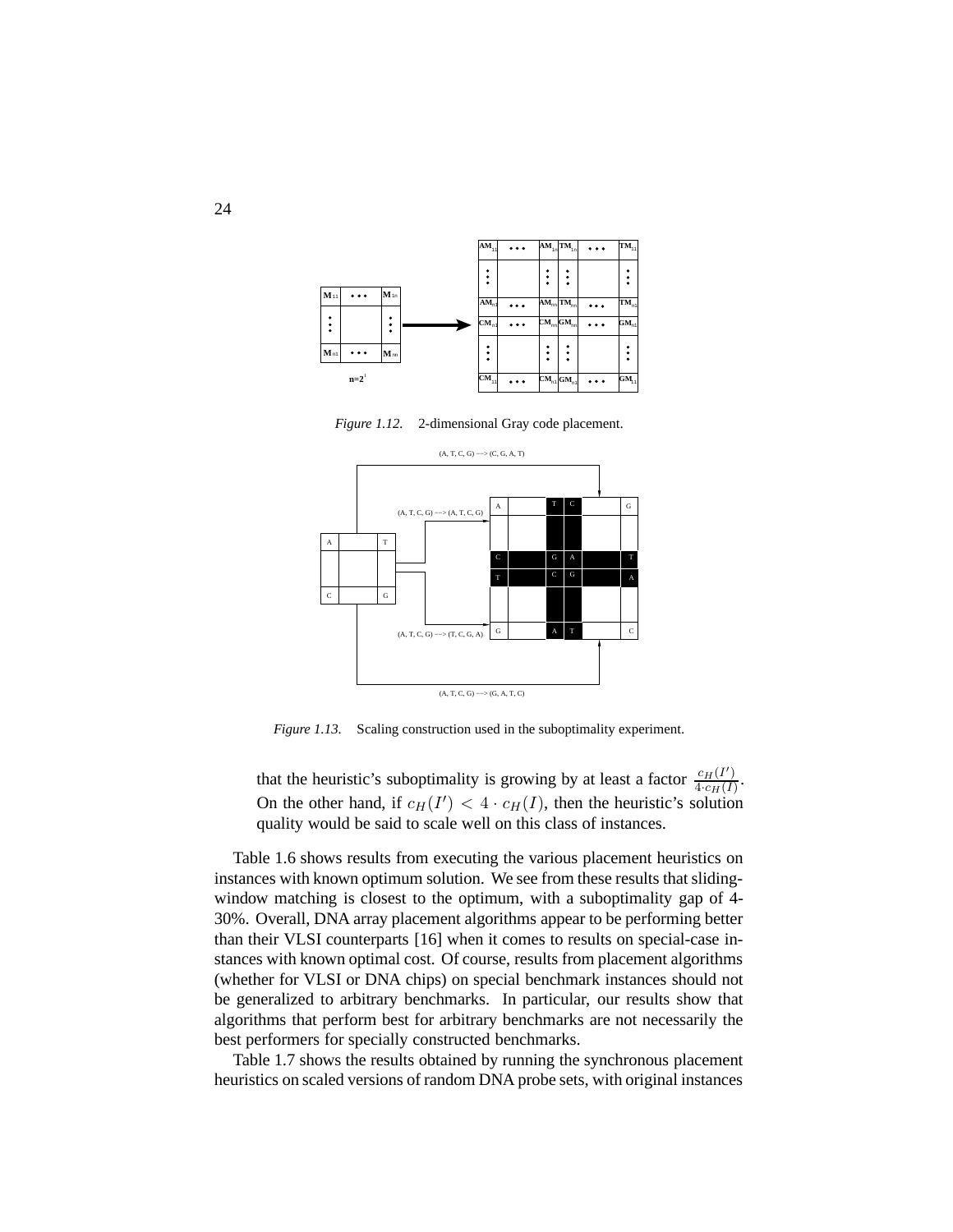*Computer-Aided Optimization of DNA Array Design and Manufacturing* 25

| Chip | Optimal | $TSP+1Thr$ |    | Row-Epitaxial |          | <b>SWM</b> |            | <b>RPART</b> |    |
|------|---------|------------|----|---------------|----------|------------|------------|--------------|----|
| Size | Cost    | Cost Gap   |    | Cost Gap      |          |            | $Cost$ Gap | Cost Gap     |    |
| 16   | 960     | 1380       | 44 | 960           | $\Omega$ | 992        | 4          | 1190         | 24 |
| 32   | 3968    | 6524       | 65 | 5142          | 30       | 4970       | 25         | 5210         | 31 |
| 64   | 16128   | 27072      | 68 | 16128         | $\Omega$ | 19694      | 22         | 21072        | 31 |
| 128  | 65024   | 111420     | 71 | 92224         | 42       | 86692      | 33         | 88746        | 36 |
| 256  | 261120  | 457100     | 75 | 378612        | 45       | 325566     | 25         | 359060       | 37 |
| 512  | 1046528 | 844244     | 76 | 1573946       | 50       | 1414154    | 35         | 1476070      | 41 |

*Table 1.6.* Comparison of placement algorithms performance on instances with known optimal solution. SW matching is using a window size of 20 x 20 and an overlap of 10. Row-epitaxial uses 10, 000/chipsize lookahead rows.

| Original    |                                                                                  | Row Epitaxial |                      | <b>SWM</b>                | <b>RPART</b>         |                      |      |  |
|-------------|----------------------------------------------------------------------------------|---------------|----------------------|---------------------------|----------------------|----------------------|------|--|
| <b>Size</b> | U-Bound                                                                          |               | Actual Ratio U-Bound |                           | Actual Ratio U-Bound | <b>Actual Ratio</b>  |      |  |
| 100         | 2024464                                                                          | 1479460       |                      | 0.73 2203132 1999788 0.91 |                      | 1919328 1425806 0.73 |      |  |
| 200         | ll 7701848 6379752 0.83  8478520 6878096 0.81  7497520 6107394 0.82              |               |                      |                           |                      |                      |      |  |
| 300         | $\parallel$ 16817110 12790186 0.76 18645122 13957686 0.75 16699806 12567786 0.75 |               |                      |                           |                      |                      |      |  |
| 400         | 129239934 24621324 0.84132547390 26838164 0.82130450780 24240850                 |               |                      |                           |                      |                      | 0.80 |  |
| 500         | 144888710 38140882 0.85149804320 41847206 0.84147332142 37811712 0.80            |               |                      |                           |                      |                      |      |  |

*Table 1.7.* Suboptimality of placement algorithm performance on scaled benchmarks. SW matching is using a window size of 20 x 20 and a step of 10. Row epitaxial uses 10, 000/chipsize lookahead rows.

ranging in size from 100 x 100 to 500 x 500. The results show that in general, placement algorithms for DNA arrays offer excellent scaling suboptimality. We believe that this is primarily due to the already noted fact that algorithm quality (as reflected by normalized border costs) improves with instance size. The larger number of probes in the scaled instances gives more freedom to the placement algorithms, leading to heuristic placements that have scaling suboptimality factor well below 1.

## **7. Flow Enhancements**

As noted in [39], the basic DNA array design flow described in Section 2 can be significantly improved by introducing flow-aware problem formulations, adding feedback loops between optimization steps, and/or integrating multiple optimizations. These enhancements, which are represented schematically in Figure 1.14 by the dashed arcs, are similar to flow enhancements that have proved very effective in the VLSI design context [22], [51]. In this section we describe two such enhancements, both aiming at further reductions in total border length. The first enhancement is a tighter integration between probe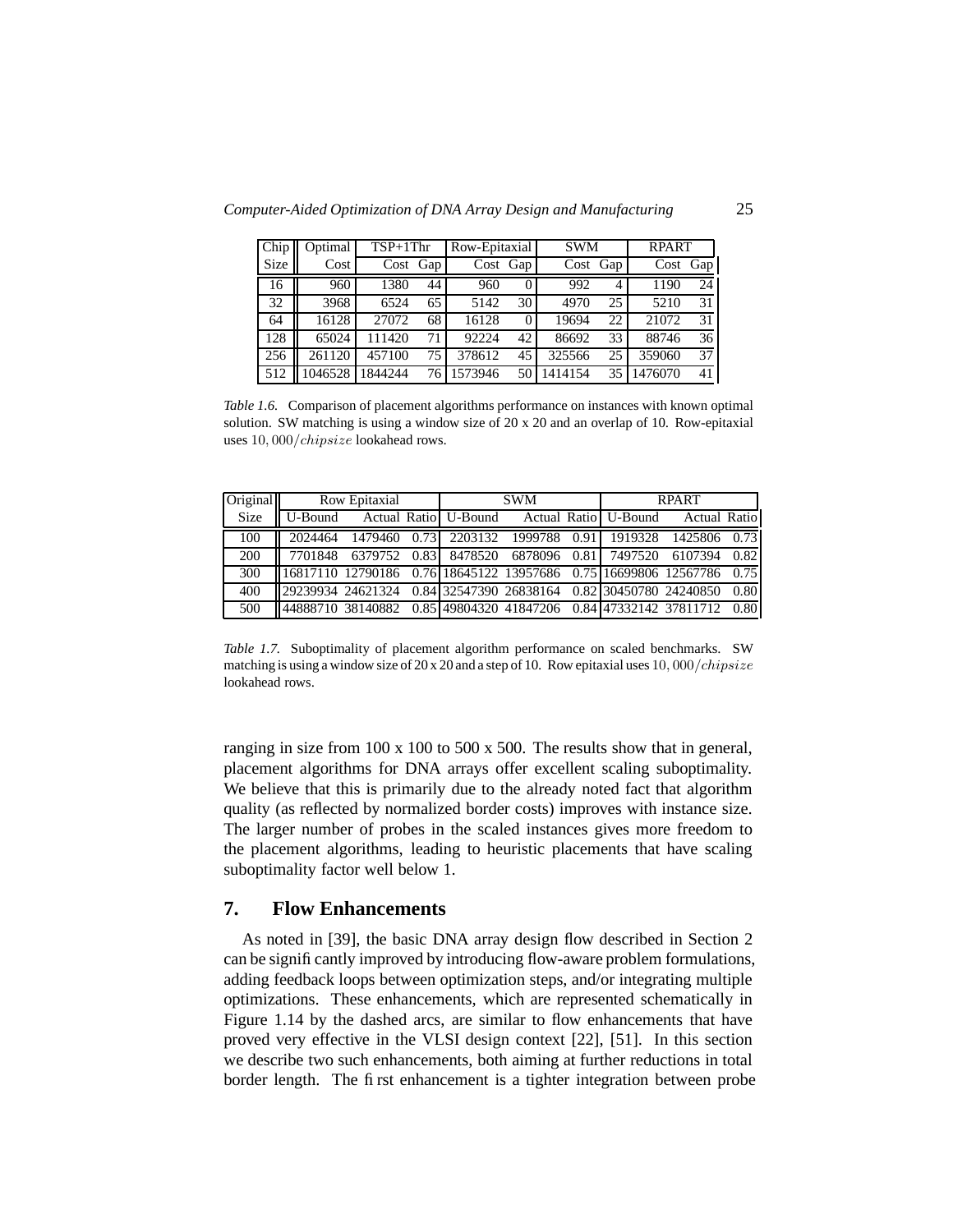placement and embedding. The second enhancement is the integration between physical design and probe selection, which is achieved by passing the entire pools of candidates available for each probe to the physical design step. These enhancements yield significant improvements (up to 15%) in border length compared to best flows in [38, 41].

## **Problem Formulation for Integrated Probe Selection and Physical Design**

To integrate probe selection and physical design, one can pass the entire pools of candidates for each probe to the physical design step (Figure 1.14). As discussed in Section 2, candidate probes are selected so that they have similar hybridization properties (e.g., melting temperatures), and can thus be used interchangeably. The availability of multiple probe candidates gives additional freedom during placement and embedding, and may potentially reduce final border cost. DNA array physical design with probe pools is captured by the following problem formulation [39]:<sup>6</sup>

#### **Integrated DNA Array Design Problem**

#### **Given:**

- Pools of candidates  $P_i = \{p_{ij} | j = 1, ..., l_i\}$  for each probe  $i =$  $1, \ldots, N^2$ , where  $N \times N$  is the size of array
- $\blacksquare$  The number of masks K

#### **Find:**

- 1 Probes  $p_{ij} \in P_i$  for every  $i = 1, \dots, N^2$ ,
- 2 A deposition sequence  $S = s_1, \ldots, s_K$  which is a supersequence of all selected probes  $p_{ij}$ ,

<sup>6</sup>This formulation also integrates deposition sequence design. For simplicity, we leave out design of control and test sequences.



*Figure 1.14.* A typical DNA array design flow with solid arcs and proposed enhancements represented by dashed arcs.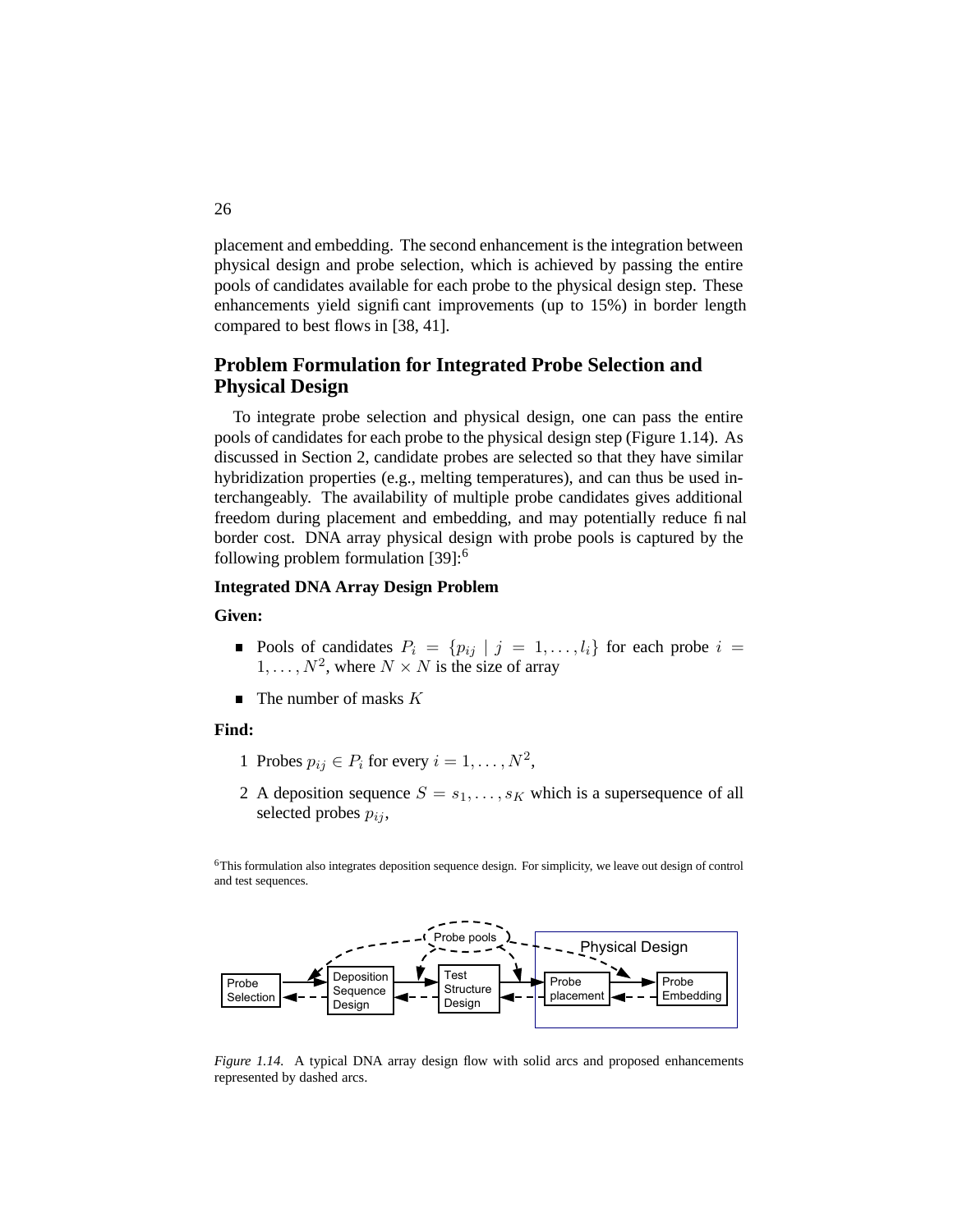- 3 A placement of the selected probes  $p_{ij}$  into an  $N \times N$  array,
- 4 An embedding of the selected probes  $p_{ij}$  into the deposition sequence S

#### **Such that:**

■ The total number of conflicts between adjacent embedded probes is minimized

Although the flow in Figure 1.14 suggests a particular order for making the choices 1-4, the integrated formulation above allows interleaving these decisions. The following two algorithms capture key optimizations and will be used as building blocks for constructing integrated optimization flows. They are "probe pool" versions of the Row-epitaxial and re-embedding algorithms described in previous sections, and degenerate to the latter ones in the case when each probe pool contains a single candidate.

- The *Pool Row-Epitaxial algorithm* (Pool-REPTX) is the extension to probe pools of the REPTX probe placement algorithm. Pool-REPTX performs choices 1 and 3 for given choices 2 and 4, i.e., it simultaneously chooses already embedded candidates from the respective pools and places them on the array. The input of Pool-REPTX consists of probe candidates  $p_{ij}$  embedded in the deposition sequence S. Each such embedding is written as a sequence of length  $K = |S|$  over the alphabet  $\{A, C, T, G, Blank\}$ , where  $A, C, T, G$  denote embedded nucleotides and  $Blank$ 's denote positions of  $S$  left unused by the embedded candidate probe. Pool-REPTX consists of the following steps: (1) Lexicographic sorting of the pools (based on the first candidate, when more than one candidate is available in the pool); (2) Threading the sorted pools in row-by-row order; (3) Traversing array cells, again in row-by-row order, and placing at each location the best probe candidate  $-$  i.e., the candidate having the minimum number of conflicts with already placed neighbors – within a prescribed lookahead region.
- The *sequential in-place pool re-embedding* algorithm is the extension to probe pools of the sequential probe re-embedding algorithm given in Section 5. It complements Pool-REPTX by iteratively modifying candidate selections within each pool and their embedding (choices 2 and 4) as follows. In row-by-row order, for each array cell and for each candidate  $p_{ij}$  from the associated pool of probe candidates, an embedding having minimum number of conflicts with the existing embeddings of the neighbors is computed, and then the best embedded candidate probe is used to replace the current one.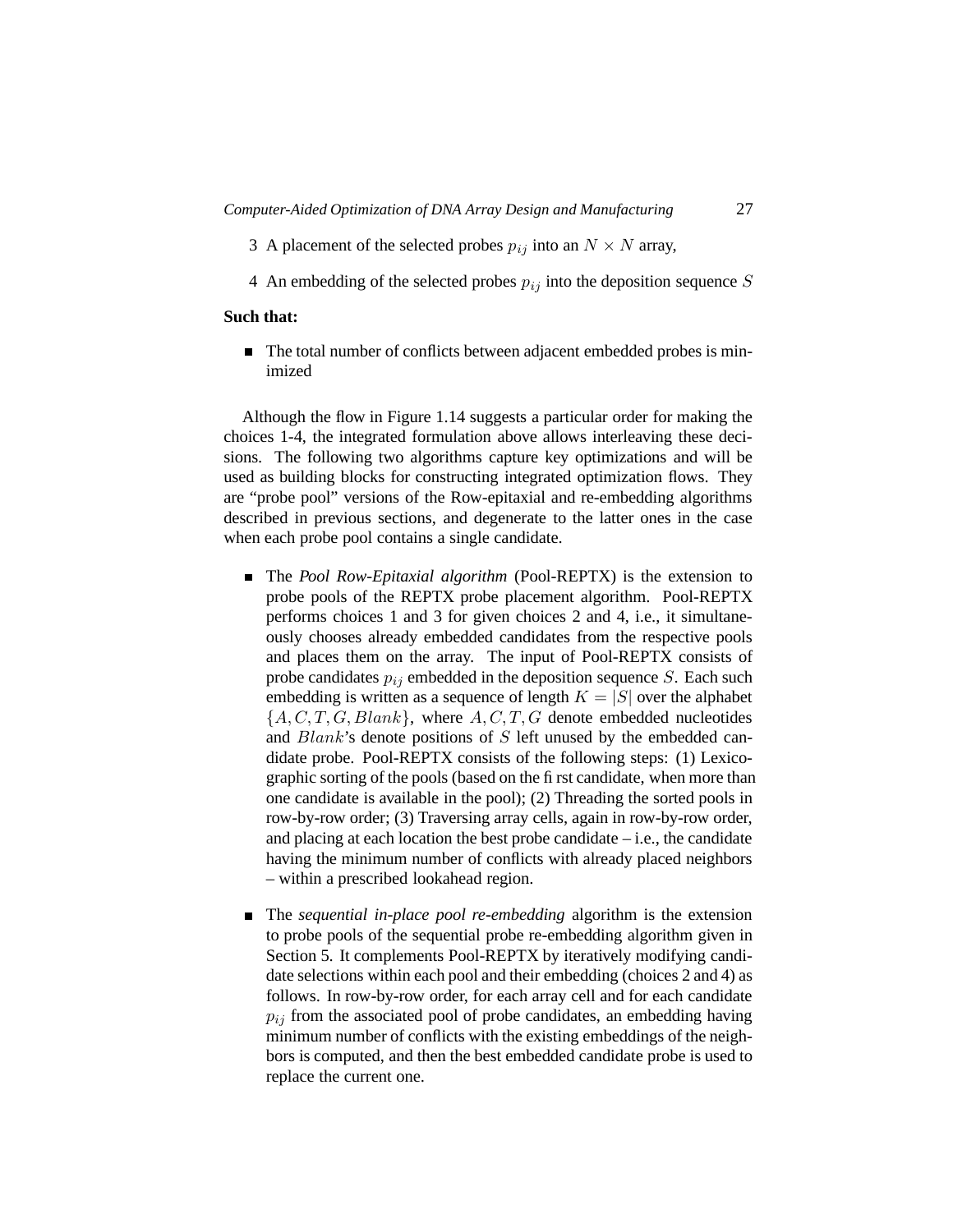

*Figure 1.15.* (a) Periodic deposition sequence. (b) Synchronous embedding of the probes  $AGTA$  and  $GTGA$  gives 6 border conflicts (indicated by arrows). (c) "As soon as possible" asynchronous embedding of the probes  $AGTA$  and  $GTGA$  gives only 2 border conflicts.

## **Improved Integration of Probe Placement and Embedding**

As noted in [37], allowing asynchronous embeddings leads to further reductions in border length compared to synchronous embedding (e.g., contrast (b) and (c) in Figure 1.15). An interesting question is finding the best order in which the placement and embedding degrees of freedom should be exploited. Existing methods [37, 38, 41] can be divided into two main classes: (1) methods that perform placement and embedding decisions simultaneously, and (2) methods that exploit the two degrees of freedom one at a time. Currently, best methods in the second class (e.g., synchronous row-epitaxial followed by chessboard/sequential in-place probe re-embedding [38, 41]) outperform the methods in the first class (e.g., the asynchronous epitaxial algorithm in [37]) in terms of both runtime and solution quality.

Methods in the second class perform synchronous probe placement followed by iterated in-place re-embedding of the probes (with locked probe locations). More specifically, these methods perform the following 3 steps:

- Synchronous embedding of the probes.
- Probe placement with costs given by the Hamming distance between the synchronous probe embeddings.
- $\blacksquare$ Iterated sequential probe re-embedding.

In [39] we noted that significant reductions in border cost are possible by performing the placement based on asynchronous, rather than synchronous, embeddings of the probes, and therefore proposed a modified scheme as follows:

Asynchronous embedding of the probes.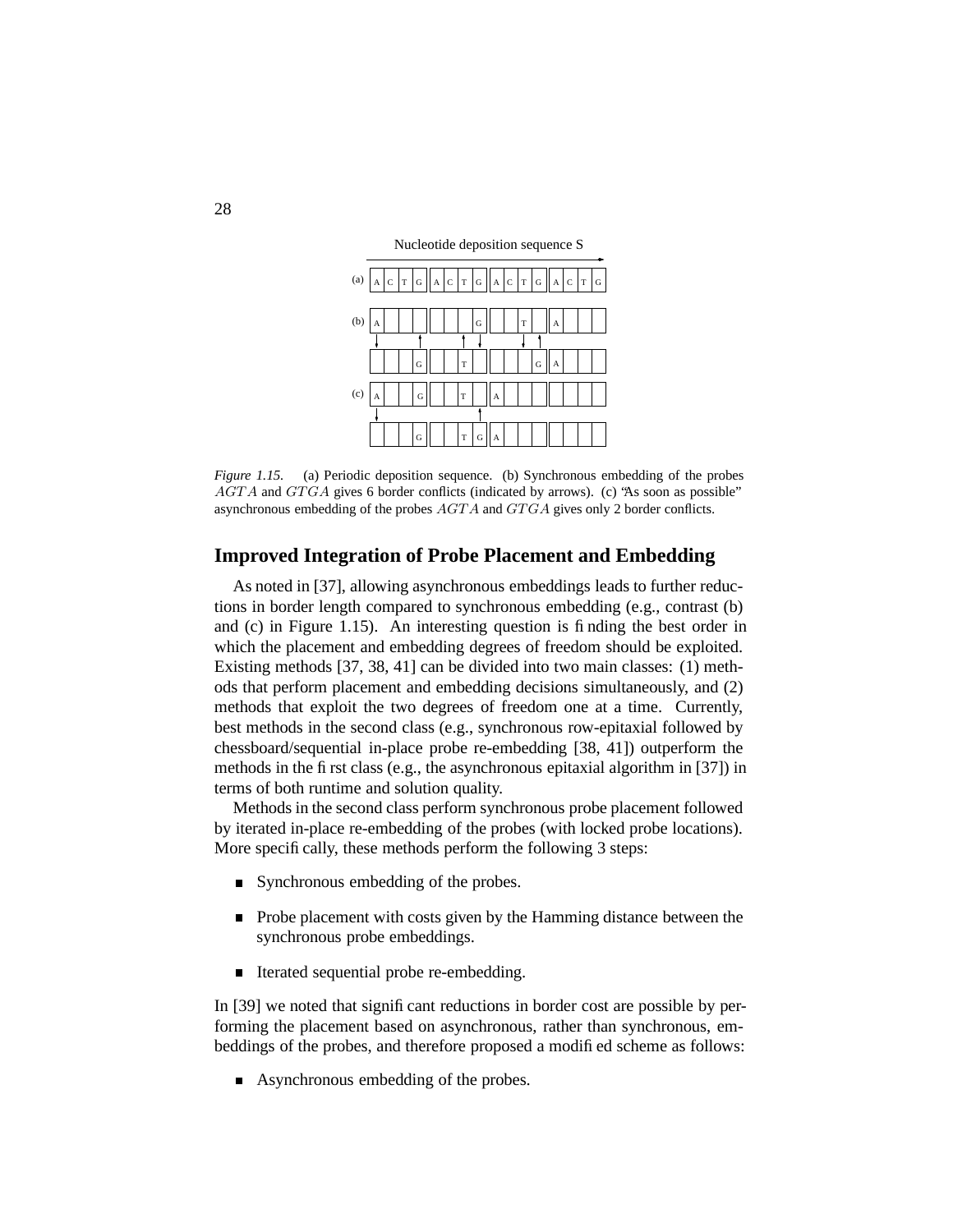- **Placement with costs given by the Hamming distance between the fixed** asynchronous probe embeddings.
- Iterated sequential probe re-embedding.

Since solution spaces for placement and embedding are still searched independently of one another, and the computation of an initial asynchronous embedding does not add significant overhead, the proposed change is unlikely to adversely affect the runtime. However, because placement optimization is now applied to embeddings more similar to those sought in the final optimization stage, there is significant potential for improvement.

In the implementation proposed in [39] the first step consists of embedding each probe using an "as soon as possible," or *ASAP*, synthesis schedule (see Figure 1.15(c)). Under ASAP embedding the nucleotides in a probe are embedded sequentially by always using the earliest available synthesis step. The intuition behind using ASAP embeddings is that, since ASAP embeddings are more densely packed, the likelihood that two neighboring probes will both use a synthesis step increases compared to synchronous embeddings. This translates directly into reductions in the number of border conflicts.

Indeed, consider two random probes  $p, p'$  picked from the uniform distribution. When performing synchronous embedding, the length of the deposition sequence is  $4 \times 25 = 100$ . The probability that any one of the 100 synthesis step is used by one of the random probes and not the other is  $2 \times (1/4) \times (3/4)$ , and therefore the expected number of conflicts is  $100 \times 2 \times (1/4) \times (3/4) = 37.5$ . Assume now that the two probes are embedded using the ASAP algorithm. Notice that for every  $0 \le i \le 3$  the ASAP algorithm will leave a gap of length  $i$  with probability  $1/4$  between any two consecutive letters of a random probe. This results in an average gap length of 1.5, and an expected number of synthesis steps of  $25 + 24*1.5 = 61$ . Assuming that p and p' are both embedded within 61 steps, the number of conflicts between their ASAP embeddings is then approximately  $61 \times 2 \times (25/61) \times ((61 - 25)/61) \approx 29.5$ . Although in practice many probes require more than 61 synthesis steps when embedded using the ASAP algorithm, they still require much less than 100 steps and result in significantly fewer conflicts compared to synchronous embedding.

We compared ASAP and synchronous initial embeddings on test cases ranging in size from  $100 \times 100$  to  $500 \times 500$ . For both embedding strategies, the second and third steps are implemented using REPTX and sequential in-place probe re-embedding, respectively. Tables 1.8 and 1.9 give the border-length and CPU time (in seconds) after each flow step. Remarkably, the simple switch from synchronous to ASAP initial embedding results in 5-7% reduction in total border-length. Furthermore, the runtimes for the two methods are comparable. In fact, sequential re-embedding becomes faster in the ASAP-based method compared to the synchronous-based one since fewer iterations are needed to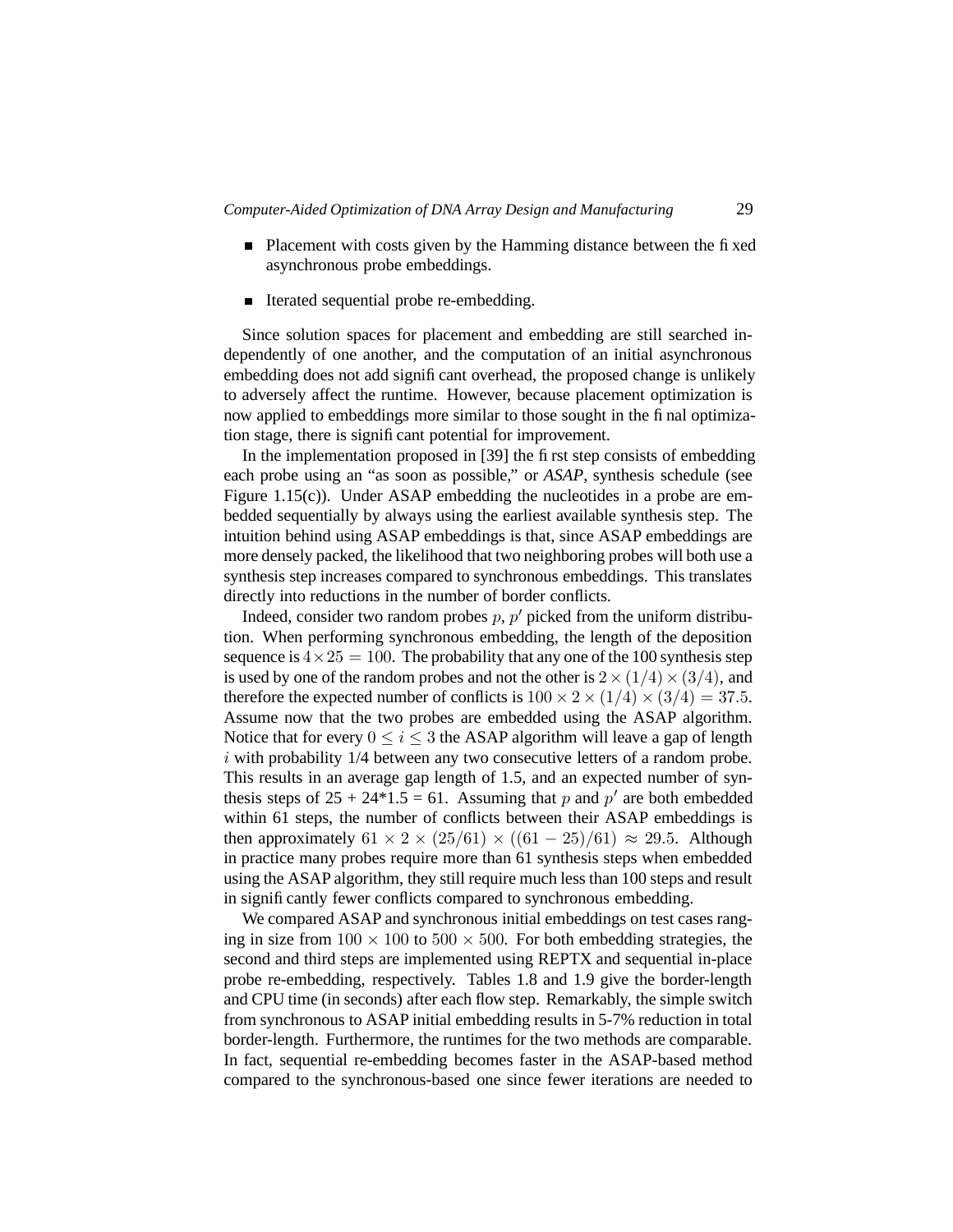| Chip             |                       | Synchronous Initial Embedding |                        |                          | <b>ASAP</b> Initial Embedding | $\%$                        |                  |
|------------------|-----------------------|-------------------------------|------------------------|--------------------------|-------------------------------|-----------------------------|------------------|
| <b>Size</b>      |                       |                               | Sync. REPTX Sequential |                          |                               | ASAP REPTX Sequential Impr. |                  |
| 100 <sup>1</sup> | 619153                | 502314                        | 415227                 |                          | 514053 393765                 | 389637                      | 5.2              |
| 200 <sub>1</sub> | 2382044               | 1918785                       | 1603745                | 1980913 1496937          |                               | 1484252                     | 6.7 <sup>1</sup> |
| 300 l            |                       | 5822857 4193439               |                        | 3514087 4357395 3273357  |                               | 3245906                     | 6.9 <sub>1</sub> |
|                  | 500 18786229 11203933 |                               |                        | 9417723 11724292 8760836 |                               | 8687596                     | 7.0 <sub>1</sub> |

*Table 1.8.* Total border cost (averages over 10 random instances) for synchronous and ASAP initial probe embedding followed by row-epitaxial and sequential in-place probe re-embedding.

| Chip             | <b>Synchronous Initial Embedding</b> |      |       | <b>ASAP</b> Initial Embedding                                |     |          |  |  |  |
|------------------|--------------------------------------|------|-------|--------------------------------------------------------------|-----|----------|--|--|--|
|                  |                                      |      |       | Size Sync+REPTX Sequential Total ASAP+REPTX Sequential Total |     |          |  |  |  |
| 100              | 166                                  | 81   | 247   | 188                                                          | 29  | 2.17     |  |  |  |
| 200              | 1227                                 | 340  | 1567  | 1302                                                         | 114 | 1416     |  |  |  |
| 300 <sub>1</sub> | 3187                                 | 748  | 3935  | 2736                                                         |     | 235 2971 |  |  |  |
| 500              | 8495                                 | 2034 | 10529 | 6391                                                         |     | 6842     |  |  |  |

*Table 1.9.* CPU seconds (averages over 10 random instances) for synchronous and ASAP initial probe embedding followed by row-epitaxial and sequential in-place probe re-embedding.

converge to a locally optimal solution (the number of iterations drops from 9 to 3 on the average).

## **Integrated Probe Selection and Physical Design**

Two different methods for exploiting the availability of multiple probe candidates during placement and embedding were proposed in [39]. A first method uses the pool versions of the row-epitaxial and sequential in-place probe reembedding algorithms described above. This method is an instance of integration between multiple flow steps, since probe selection decisions are made during probe placement and can be further changed during probe re-embedding. The detailed steps are as follows:

- **Perform ASAP embedding of all probe candidates.**
- Run the Pool-REPTX (or a pool version of the recursive-partitioning  $\blacksquare$ placement algorithm) using border costs given by the Hamming distance between the ASAP embeddings.
- $\blacksquare$ Run the pool version of the sequential in-place re-embedding algorithm.

The second method preserves the separation between candidate selection and placement+embedding. However, probe selection is modified to make its results more suitable for the subsequent placement and embedding optimizations. Building on the observation that shorter probe embeddings lead to improved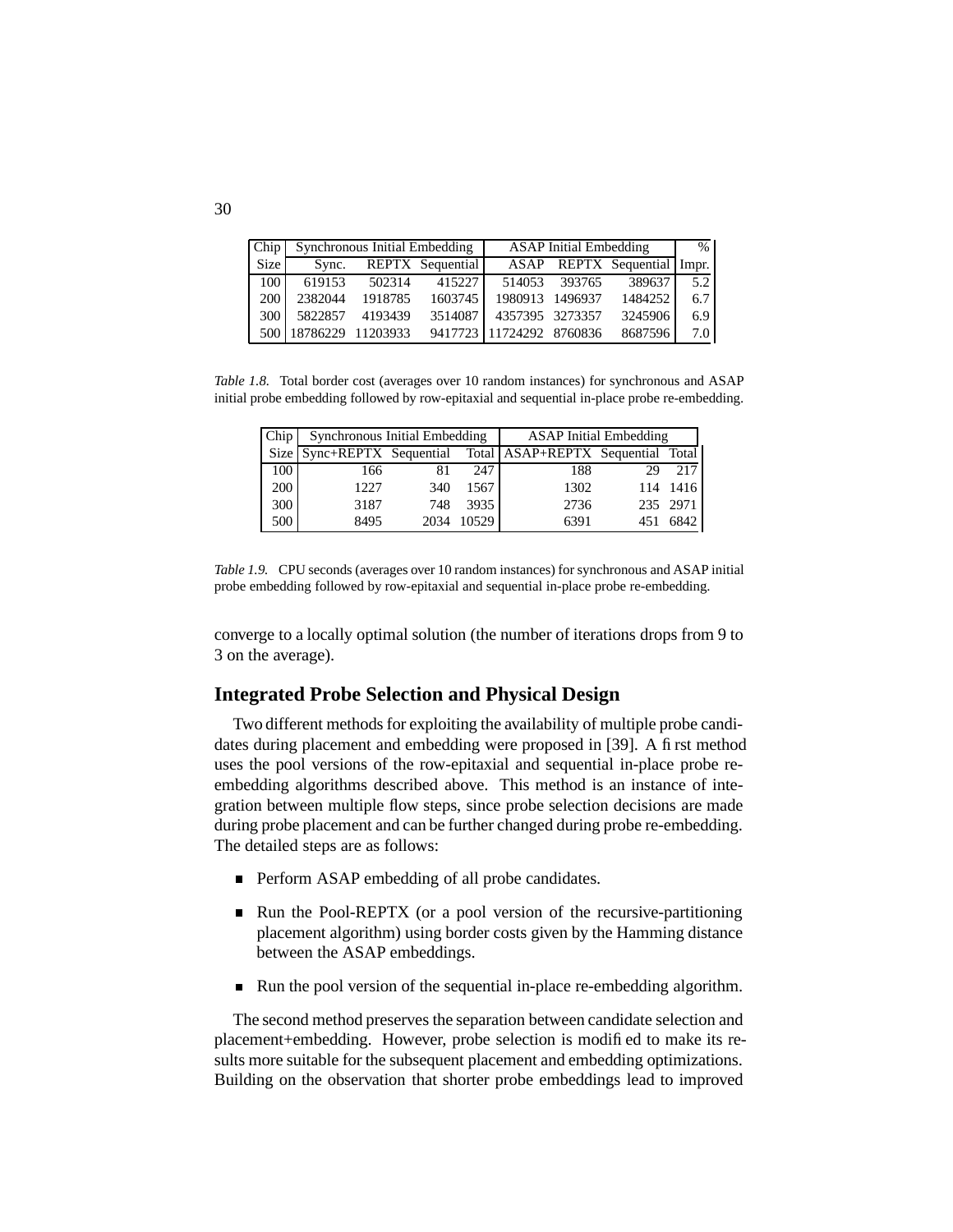border length, the modified probe selection algorithm picks from the available candidates the one that embeds in the *least* number of steps of the standard periodic deposition sequence using ASAP:

- **Perform ASAP embedding of all probe candidates.**
- Select from each pool of candidates the one that embeds in the least number of steps using ASAP.
- Run the REPTX or recursive-partitioning placement algorithmusing only the selected candidates and border costs given by the Hamming distance between the ASAP embeddings.
- Run the iterated sequential in-place probe re-embedding algorithm, again using only selected candidates.

Table 1.10 gives the border-length and the runtime (in CPU seconds) for the two methods (each number represents the average over 10 test cases of the given size). The pool version of the recursive-partitioning uses  $L = 3$ . In these experiments, the number of candidates available for each probe is varied between 1 and 16; probe candidates were generated uniformly at random.

As expected, for each method and chip size, the improvement in solution quality grows monotonically with the number of available candidates. The improvement is significant (up to 15% when running the first method on a  $100\times100$  chip with 16 candidates per probe), but varies non-uniformly with the method and chip size. For small chips the first method gives better solution quality than the second. For chips of size  $200 \times 200$  the two methods give comparable solution quality, while for chips with size  $300 \times 300$  or larger the second method is better (by over 5% for  $500 \times 500$  chips with 8 probe candidates). The second method is faster than first for all chip sizes. The speedup factor varies between  $5\times$  and  $40\times$  when the number of candidates varies between 2 and 16. Interestingly, the runtime of the second method is slightly improving with the number of candidates, the reason being that the number of iterations of sequential re-embedding decreases when the length of the ASAP embedding of the selected candidates decreases.

#### **8. Conclusions**

In this chapter we have reviewed several recent algorithmic and methodological advance in DNA array design, focusing on minimizing the total mask border length during probe placement and embedding. Unlike VLSI placement, where placer suboptimality generally increases with instance size, empirical experimental results suggest that the opposite trend holds for DNA array placement: current algorithms are able to find DNA array placements with smaller normalized border cost when the number of probes in the design grows. Second, the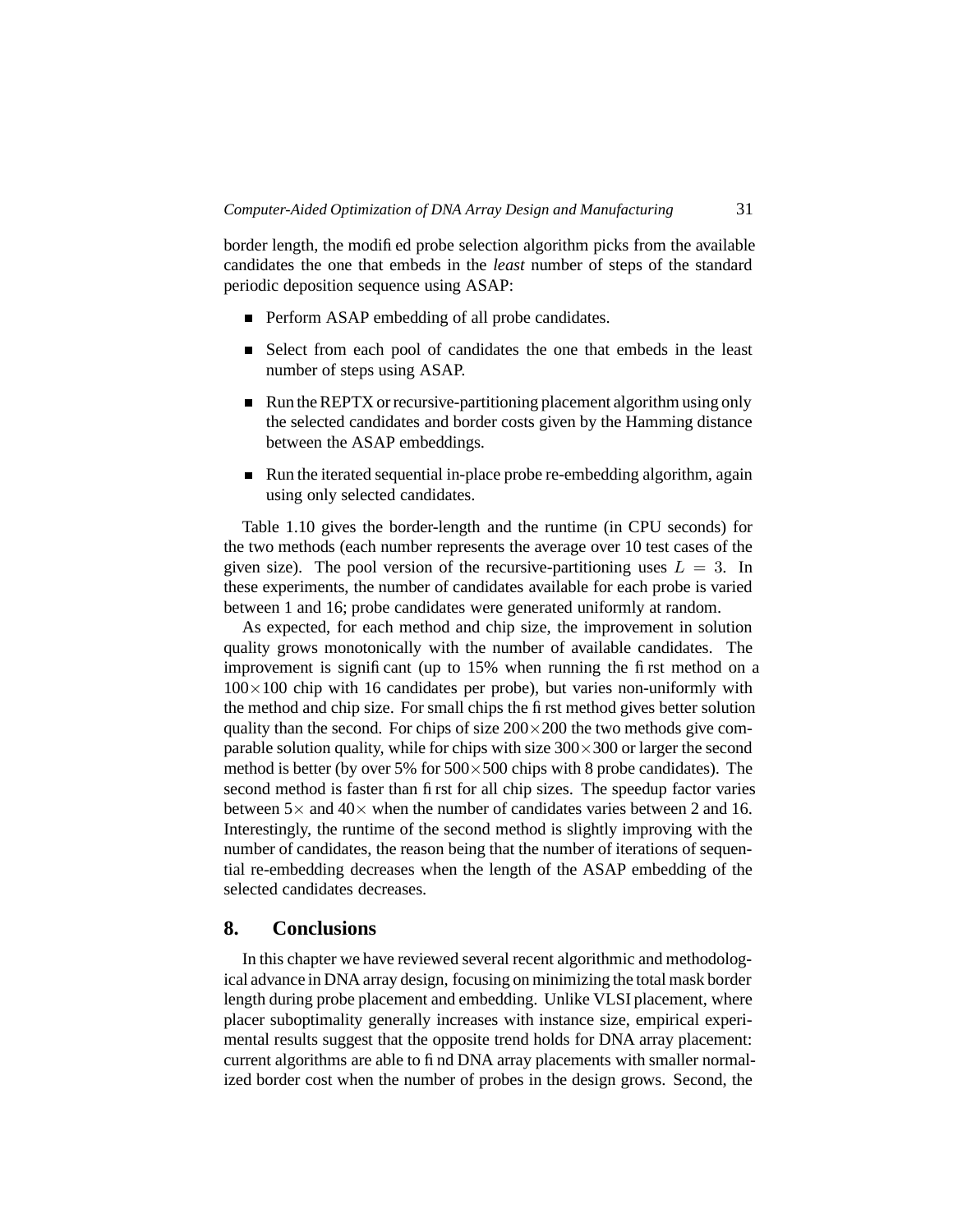| Chip Pool |                | Multi-Candidate  |              |  |                  |                  |               | <b>ASAP-Based Selection</b>                |     |              |                                 |     |          |
|-----------|----------------|------------------|--------------|--|------------------|------------------|---------------|--------------------------------------------|-----|--------------|---------------------------------|-----|----------|
|           |                | Row-Epitaxial    |              |  | Partitioning     |                  | Row-Epitaxial |                                            |     | Partitioning |                                 |     |          |
|           |                | Size Size Border | <b>CPU</b>   |  | % Border         | <b>CPU</b>       |               | % Border CPU                               |     |              | % Border CPU                    |     | $\%$     |
| 100       |                | 1 0.39M          | 217          |  | 0.38M            | 115              |               | 0.39M                                      | 217 |              | 0.38M                           | 115 |          |
|           | $\overline{2}$ | 0.37M            | 1040         |  | 4.3 0.37M        | 676              |               | 0.9 0.38M                                  | 212 | 3.2          | 0.36M                           | 114 | 3.6      |
|           |                | 4 0.36M          | 1796         |  | $8.2 \, 0.36 M$  | 1274             |               | 5.0 0.36M                                  | 193 |              | 6.60.35M                        | 127 | 7.0      |
|           | 8              | 0.34M            |              |  | 3645 11.8 0.34M  | 2605             |               | 8.7 0.35M                                  | 191 |              | 9.8 0.34M                       | 109 | 9.4      |
|           |                | 16 0.33M         |              |  | 7315 15.2 0.33M  |                  |               | 5003 12.2 0.34M                            |     |              | 185 12.8 0.33M                  |     | 121 11.6 |
| 200       | $\mathbf{1}$   | 1.48M            | 1416         |  | 1.45M            | 1012             |               | 1.48M 1416                                 |     |              | 1.45M 1012                      |     |          |
|           | $\overline{2}$ | 1.44M            | 6278         |  | 3.111.44M        | 7281             |               | 0.6 1.44M 1176                             |     |              | 3.311.41M                       | 946 | 2.5      |
|           | 4              | 1.39M            | 12750        |  | 6.6 1.39M        | 13231            |               | 4.1 1.39M 1189                             |     |              | 6.6 1.36M                       | 932 | 5.9      |
|           | 8              | 1.33M            |              |  | 27382 10.1 1.33M | 26413            |               | 7.7 1.34M 1121                             |     |              | 9.9 1.31M                       | 957 | 9.2      |
|           | 16             | 1.28M            |              |  | 44460 13.5 1.28M | 52400 11.2       |               | 1.29M 1117 13.1                            |     |              | 1.28M                           | 971 | 11.7     |
| 300       | 1              | 3.25M            | 2971         |  | 3.22M            | 2975             |               | 3.25M 2971                                 |     |              | 3.22M 2975                      |     |          |
|           | $\mathfrak{D}$ | 3.19M            | 14956        |  | 1.9 3.18M        | 13161            | 1.1           | 3.14M 2724                                 |     |              | 3.2 3.05M 2134                  |     | 5.4      |
|           |                | 3.09M            | 26514        |  | 4.7 3.09M        | 24671            |               | 3.9 3.02M 2771                             |     |              | 7.0 2.94M 2118                  |     | 8.8      |
|           |                | 2.99M            | 51226        |  | 8.0 2.99M        | 45607            |               | 7.3 2.92M 2603 10.0 2.83M 2079 12.0        |     |              |                                 |     |          |
|           |                | 16 2.88M         |              |  | 98189 11.3 2.88M |                  |               | 85311 10.6 2.84M 2760 12.6 2.71M 2247 15.9 |     |              |                                 |     |          |
| 500       | 1              | 8.69M            | 6842         |  | 8.65M            | 5608             |               | 8.69M 6842                                 |     |              | 8.65M 5608                      |     |          |
|           | $\overline{c}$ | 8.61M            | 51847        |  | 0.918.61M        | 41409            |               | 0.4 8.41M 6090                             |     |              | 3.2 8.27M 5468                  |     | 4.3      |
|           |                | 8.48M            | 86395        |  | 2.4 8.48M        | 94566            |               | 1.9 8.11M 6709                             |     |              | 6.7 7.96M 5591                  |     | 8.0      |
|           | 8              |                  | 8.25M 161651 |  |                  | 5.1 8.25M 213264 |               | 4.6 7.81M 6085 10.1 7.64M 5782 11.7        |     |              |                                 |     |          |
|           | 16             |                  |              |  |                  |                  |               |                                            |     |              | 7.52M 5986 13.5 7.45M 5601 13.9 |     |          |

*Table 1.10.* Total border cost and runtime (averages over 10 random instances) for the two methods of combining probe placement and embedding with probe selection. The improvement (in percents) is relative to the single-candidate version of the respective method.

lower bounds for DNA probe placement and embedding appear to be tighter than those available in the VLSI placement literature. Developing even tighter lower bounds is, of course, an important open problem. Other direction of future research is to find formulations and algorithms for integrated optimization of test structure design and physical design. Since test structures are typically preplaced at sites uniformly distributed across the array, integrated optimization can have a significant impact on the total border length.

## **References**

- [1] http://www.affymetrix.com
- [2] http://www.perlegen.com
- [3] S. Akers, "On the Use of the Linear Assignment Algorithm in Module Placement," *Proc. 1981 ACM/IEEE Design Automation Conference (DAC'81)*, pp. 137–144.
- [4] C. J. Alpert and A. B. Kahng, "Geometric Embeddings for Faster (and Better) Multi-Way Netlist Partitioning" *Proc. ACM/IEEE Design Automation*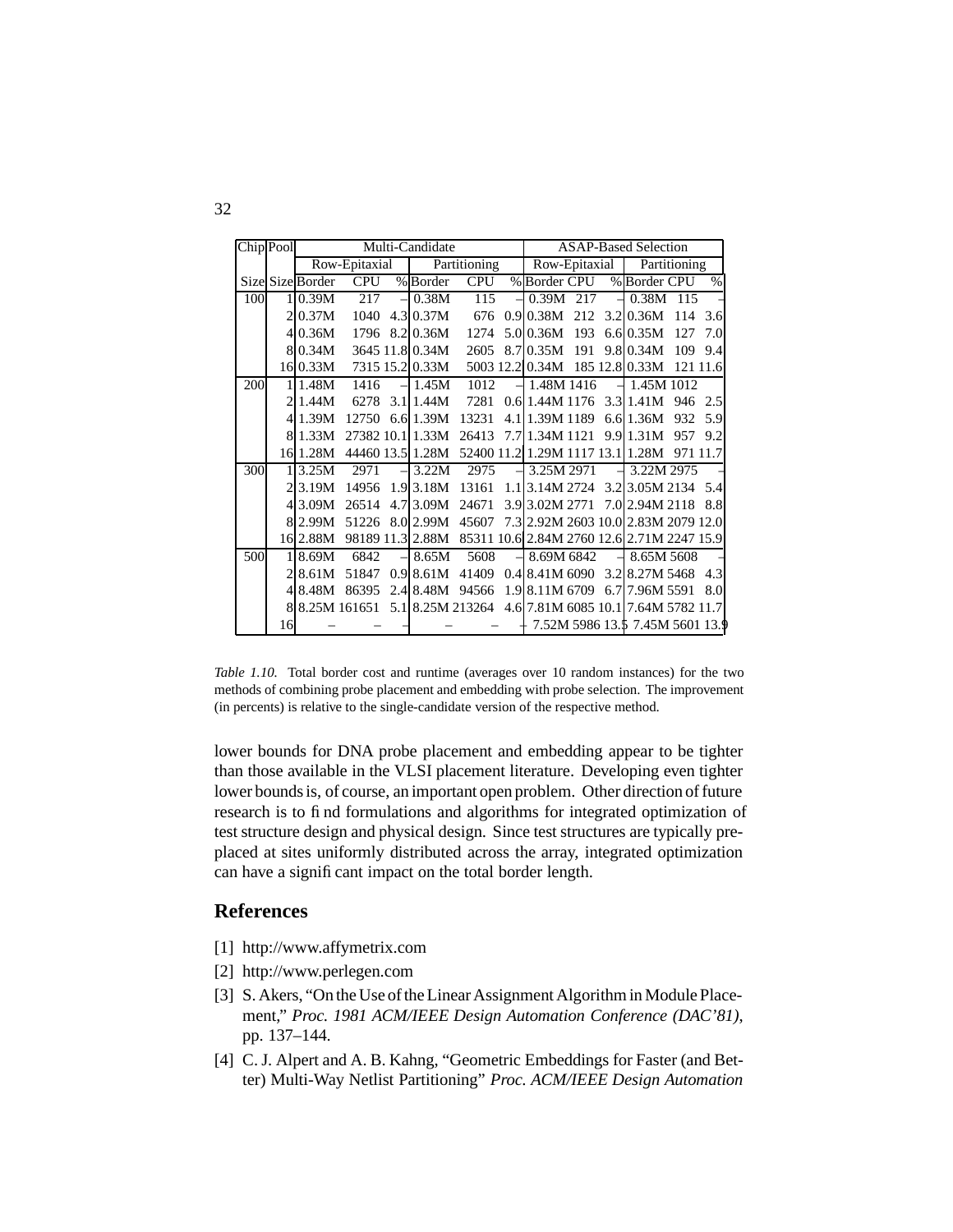*Conf.*, 1993, pp. 743-748.

- [5] C. J. Alpert and A. B. Kahng, "Multi-Way Partitioning Via Spacefilling Curves and Dynamic Programming," *Proc. 1994 ACM/IEEE Design Automation Conference (DAC'94)*, pp. 652-657.
- [6] C.J. Alpert and A.B. Kahng, "Recent directions in netlist partitioning: A survey", *Integration: The VLSI Jour.* 19 (1995), pp. 1-81.
- [7] N. Alon, C. J. Colbourn, A. C. H. Lingi and M. Tompa, "Equireplicate Balanced Binary Codes for Oligo Arrays", *SIAM Journal on Discrete Mathematics* 14(4) (2001), pp. 481-497.
- [8] A.A. Antipova, P. Tamayo and T.R. Golub, " A strategy for oligonucleotide microarray probe reduction", *Genome Biology* 2002 3(12):research0073.1- 0073.4
- [9] M. Atlas, N. Hundewale, L. Perelygina and A. Zelikovsky, "Consolidating Software Tools for DNA Microarray Design and Manufacturing", *Proc. International Conf. of the IEEE Engineering in Medicine and Biology (EMBC'04)*, 2004, pp. 172-175.
- [10] K. Nandan Babu and S. Saxena, "Parallel algorithms for the longest common subsequence problem", *Proc. 4th Intl. Conf. on High-Performance Computing*, Dec. 1997, pp. 120-125.
- [11] J. J. Bartholdi and L. K. Platzman, "An O(N log N) Planar Travelling Salesman Heuristic Based On Spacefilling Curves," *Operations Research Letters* 1 (1982), pp. 121-125.
- [12] J. Branke and M. Middendorf, "Searching for shortest common supersequences", *Proc. Second Nordic Workshop on Genetic Algorithms and Their Applications*, 1996, pp. 105-113.
- [13] J. Branke, M. Middendorf and F. Schneider, "Improved heuristics and a genetic algorithm for finding short supersequences", *OR Spektrum* 20(1) (1998), pp. 39-46.
- [14] A. E. Caldwell, A. B. Kahng and I. L. Markov, "Optimal Partitioners and End-Case Placers for Standard-Cell Layout," *Proc. ACM 1999 International Symposium on Physical Design (ISPD'99)*, pp. 90-96.
- [15] A. Caldwell and A. Kahng and I. Markov, "Can Recursive bisection Produce Routable Designs?", *DAC*, 2000, pp.477-482.
- [16] C.C. Chang, J. Cong and M. Xie, "Optimality and Scalability Study of Existing Placement Algorithms", *Proc. Asia South-Pacific Design Automation Conference*, Jan. 2003.
- [17] C.J. Colbourn, A.C.H. Lingi and M. Tompa, "Construction of optimal quality control for oligo arrays", *Bioinformatics* 18(4) (2002), pp. 529– 535.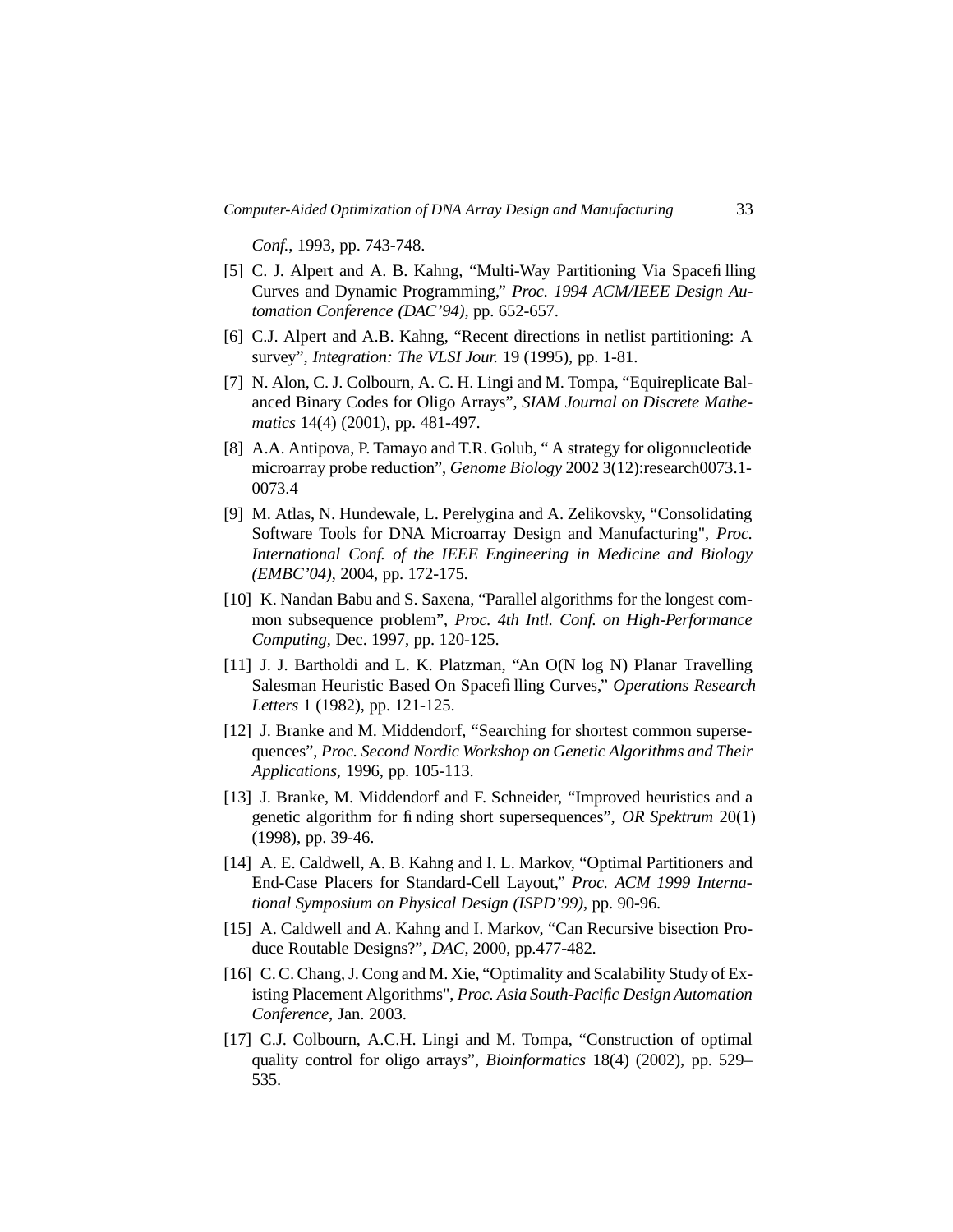- [18] J. Cong, M. Romesis and M. Xie, "Optimality, Scalability and Stability Study of Partitioning and Placement Algorithms", *Proc. ISPD*, 2003, pp. 88-94.
- [19] D. R. Cutting, D. R. Karger, J. O. Pederson and J. W. Tukey, "Scatter/Gather: A Cluster-Based Approach to Browsing Large Document Collections", (15th Intl. ACM/SIGIR Conference on Research and Development in Information Retrieval) *SIGIR Forum* (1992), pp. 318–329.
- [20] V. Dancik, "Common subsequences and supersequences and their expected length", *Combinatorics, Probability and Computing* 7(4) (1998), pp. 365-373.
- [21] K. Doll, F. M. Johannes, K. J. Antreich, "Iterative Placement Improvement by Network Flow Methods", *IEEE Transactions on Computer-Aided Design* 13(10) (1994), pp. 1189-1200.
- [22] J. J. Engel et al. "Design methodology for IBM ASIC products", *IBM Journal for Research and Development* 40(4) (1996), pp. 387.
- [23] W. Feldman and P.A. Pevzner, "Gray code masks for sequencing by hybridization", *Genomics*, 23 (1994), pp. 233–235.
- [24] C. M. Fiduccia and R. M. Mattheyses, "A Linear-Time Heuristic for Improving Network Partitions", *Proc. Design Automation Conference (DAC 1982)*, pp. 175–181.
- [25] S. Fodor, J. L. Read, M. C. Pirrung, L. Stryer, L. A. Tsai and D. Solas, "Light-Directed, Spatially Addressable Parallel Chemical Synthesis", *Science* 251 (1991), pp. 767–773.
- [26] D. E. Foulser, M. Li and Q. Yang, "Theory and algorithms for plan merging", *Artificial Intelligence* 57(2-3) (1992), pp. 143-181.
- [27] C. B. Fraser and R. W. Irving, "Approximation algorithms for the shortest common supersequence", *Nordic J. Computing* 2 (1995), pp. 303-325.
- [28] D.H. Geschwind and J.P. Gregg (Eds.), *Microarraysforthe neurosciences: an essential guide*, MIT Press, Cambridge, MA, 2002.
- [29] S. Hannenhalli, E. Hubbell, R. Lipshutz and P. A. Pevzner, "Combinatorial Algorithms for Design of DNA Arrays," in *Chip Technology* (ed. J. Hoheisel), Springer-Verlag, 2002.
- [30] L. W. Hagen, D. J. Huang and A. B. Kahng, "Quantified Suboptimality of VLSI Layout Heuristics", *Proc. ACM/IEEE Design Automation Conf.*, 1995, pp. 216–221.
- [31] S. A. Heath and F. P. Preparata, "Enhanced Sequence Reconstruction With DNA Microarray Application", *Proc. 2001 Annual International Conf. on Computing and Combinatorics (COCOON'01)*, pp. 64-74.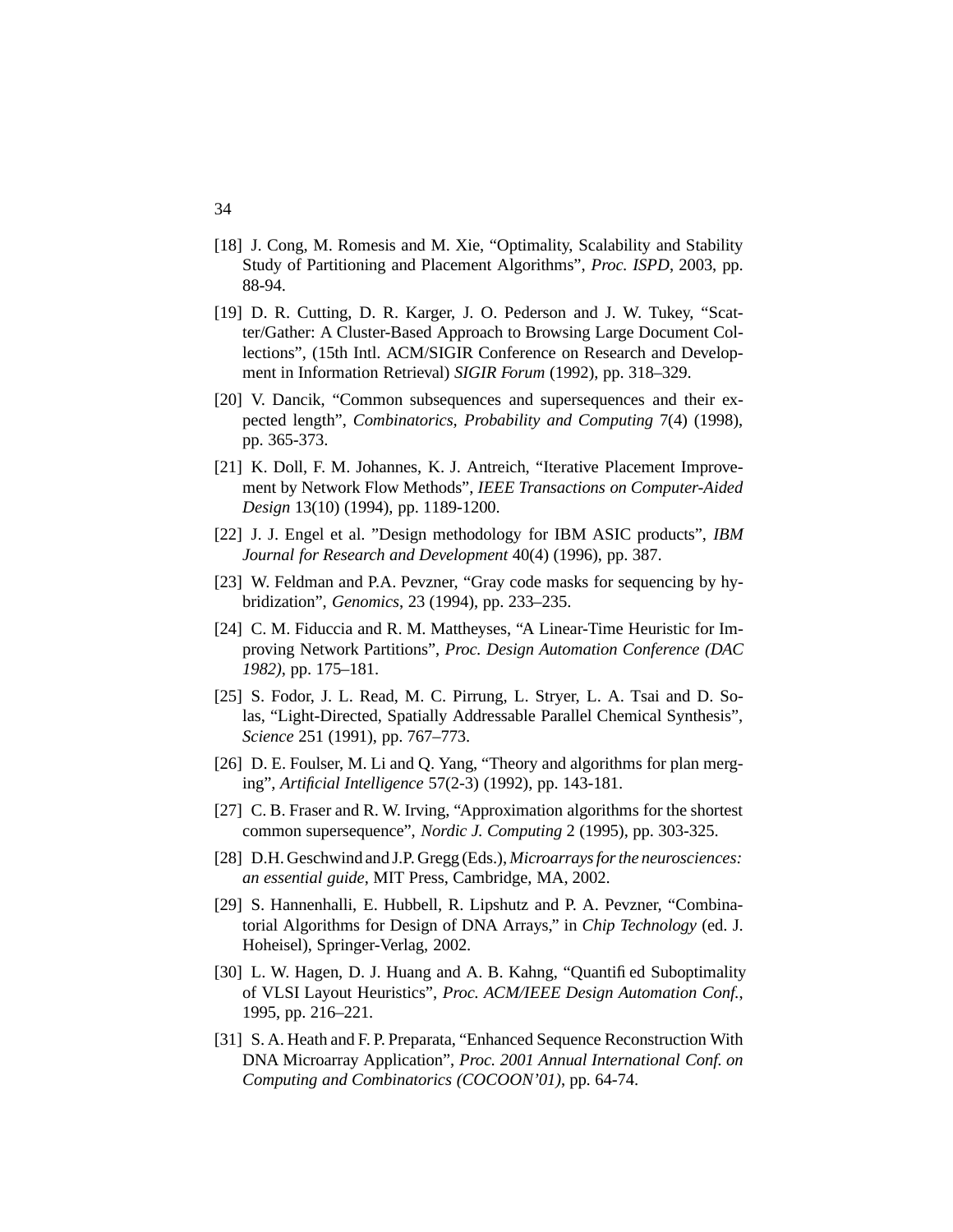- [32] D. J. Huang and A. B. Kahng, "Partitioning-Based Standard-Cell Global Placement with an Exact Objective", in *Proc. ACM/IEEE Intl. Symp. on Physical Design*, Napa, April 1997, pp. 18-25.
- [33] E. Hubbell and P.A. Pevzner, "Fidelity Probes for DNA Arrays", *Proc. Seventh International Conference on Intelligent Systems for Molecular Biology*, 1999, pp. 113-117.
- [34] E. Hubbell and M. Mittman , *personal communication* (Affymetrix, Santa Clara, CA), July 2002.
- [35] T. Jiang and M. Li, "On the approximation of shortest common supersequences and longest common subsequences", *SIAM J. on Discrete Mathematics* 24(5) (1995), pp. 1122-1139.
- [36] L. Kaderali and A. Schliep, "Selecting signature oligonucleotides to identify organisms using DNA arrays", Bioiformatics 18:1340-1349, 2002.
- [37] A.B. Kahng, I.I. Măndoiu, P.A. Pevzner, S. Reda, and A. Zelikovsky, "Border Length Minimization in DNA Array Design", *Proc. 2nd International Workshop on Algorithms in Bioinformatics (WABI 2002),* R. Guigo´ and D. Gusfield (Eds.), Springer-Verlag Lecture Notesin Computer Science Series 2452, pp. 435-448.
- [38] A.B. Kahng, I.I. Măndoiu, P.A. Pevzner, S. Reda, and A. Zelikovsky, "Engineering a Scalable Placement Heuristic for DNA Probe Arrays", *Proc. 7th Annual International Conference on Research in Computational Molecular Biology (RECOMB 2003)*, W. miller, M. Vingron, S. Istrail, P. Pevzner and M. Waterman (Eds.), 2003, pp. 148–156.
- [39] A.B. Kahng, I.I. Măndoiu, S. Reda, X. Xu, and A. Zelikovsky. Design flow enhancements for DNA arrays. In *Proc. IEEE International Conference on Computer Design (ICCD)*, pages 116–123, 2003.
- [40] A.B. Kahng, I.I. Măndoiu, S. Reda, X. Xu, and A. Zelikovsky. Evaluation of placement techniques for DNA probe array layout. In *Proc. IEEE-ACM InternationalConference onComputer-Aided Design (ICCAD)*, pages 262– 269, 2003.
- [41] A.B. Kahng, I.I. Măndoiu, P. Pevzner, S. Reda, and A. Zelikovsky. Scalable heuristics for design of DNA probe arrays. *Journal of Computational Biology*, 11(2–3):429–447, 2004.
- [42] S. Kasif, Z. Weng, A. Derti, R. Beigel, and C. DeLisi, "A computational framework for optimal masking in the synthesis of oligonucleotide microarrays", *Nucleic Acids Research* vol. 30 (2002), e106.
- [43] T. Kozawa et al., "Automatic Placement Algorithms for High Packging Density VLSI", *Proc. 20th Design Automation Conference (DAC 1983)*, pp. 175–181.